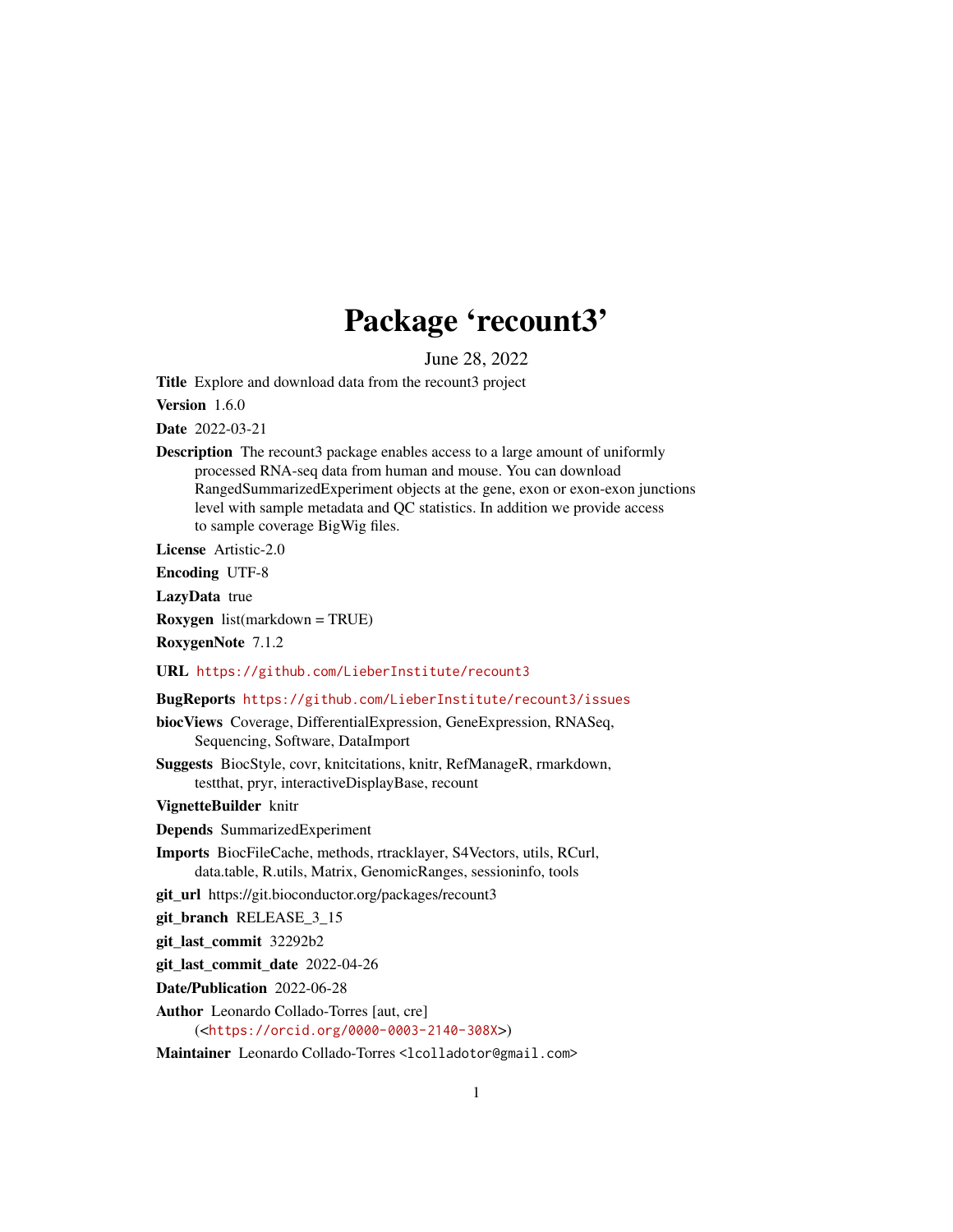## <span id="page-1-0"></span>R topics documented:

|       | 3              |
|-------|----------------|
|       | $\overline{4}$ |
|       | $\overline{5}$ |
|       | $\tau$         |
|       | - 8            |
|       |                |
|       |                |
|       |                |
|       |                |
|       |                |
|       |                |
|       |                |
|       |                |
|       |                |
|       |                |
|       |                |
|       |                |
|       |                |
|       |                |
|       |                |
| Index | 33             |
|       |                |

## <span id="page-1-1"></span>annotation\_ext *Obtain the file extension for a given organism and annotation*

## Description

Given an organism and an annotation, this function returns the corresponding file extension used in the recount3 files.

## Usage

```
annotation_ext(
  organism = c("human", "mouse"),
  annotation = annotation_options(organism)
\mathcal{L}
```
## Arguments

| organism   | A character (1) specifying which organism you want to download data from.<br>Supported options are "human" or "mouse". |
|------------|------------------------------------------------------------------------------------------------------------------------|
| annotation | A character (1) specifying which annotation you want to use.                                                           |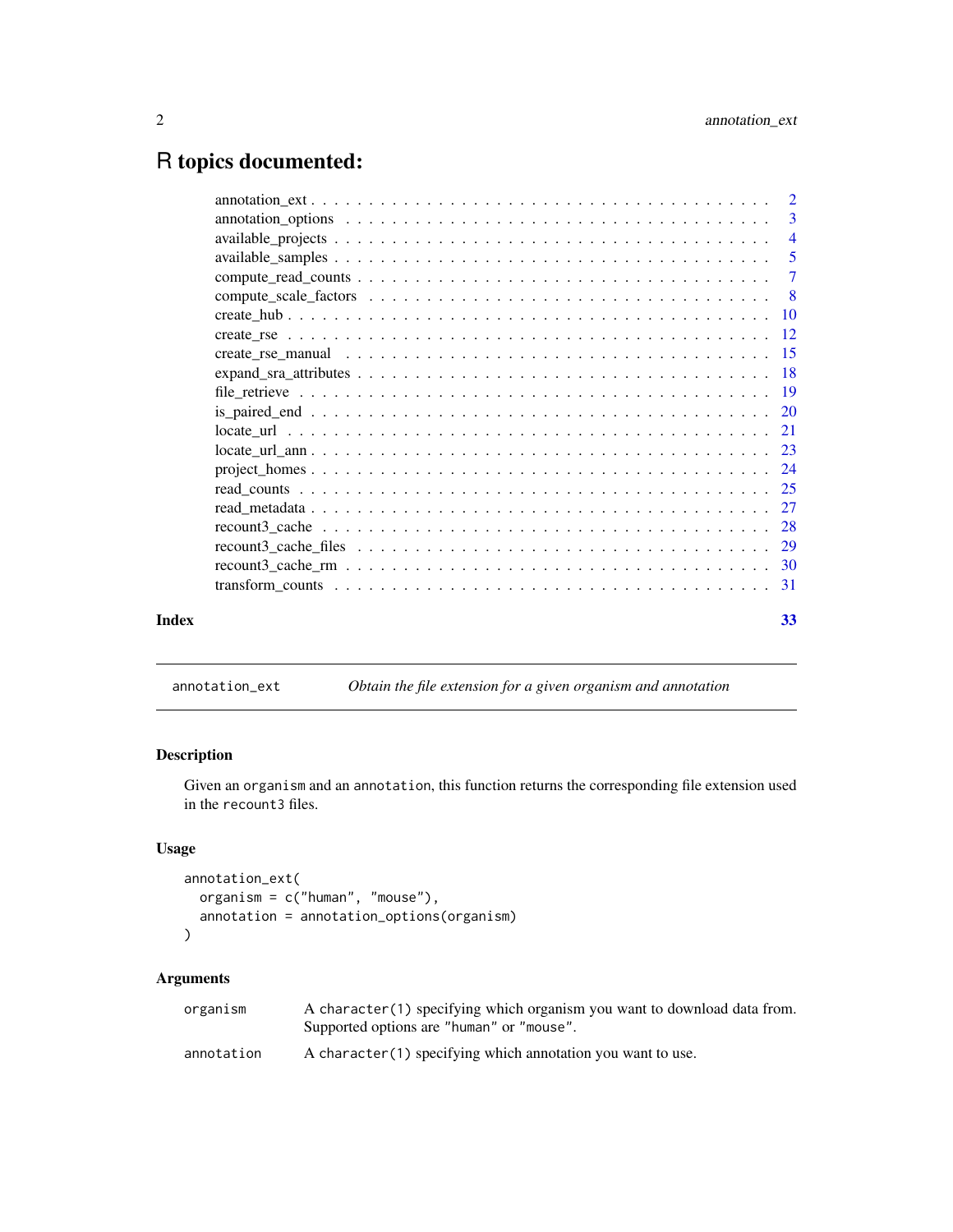## <span id="page-2-0"></span>Value

A character(1) with the annotation file extension to be used.

## See Also

Other internal functions for accessing the recount3 data: [create\\_rse\\_manual\(](#page-14-1)), [file\\_retrieve\(](#page-18-1)), [locate\\_url\\_ann\(](#page-22-1)), [locate\\_url\(](#page-20-1)), [project\\_homes\(](#page-23-1)), [read\\_counts\(](#page-24-1)), [read\\_metadata\(](#page-26-1))

#### Examples

```
annotation_ext("human")
annotation_ext("human", "fantom6_cat")
annotation_ext("human", "refseq")
annotation_ext("mouse")
```
annotation\_options *List available annotation options for a given organism*

## Description

This function will return the available annotation options for a given organism.

#### Usage

```
\text{annotation\_options}(\text{organism} = c("human", "mouse"))
```
#### Arguments

organism A character(1) specifying which organism you want to download data from. Supported options are "human" or "mouse".

## Value

A character() vector with the supported annotation options for the given organism.

```
annotation_options("human")
annotation_options("mouse")
```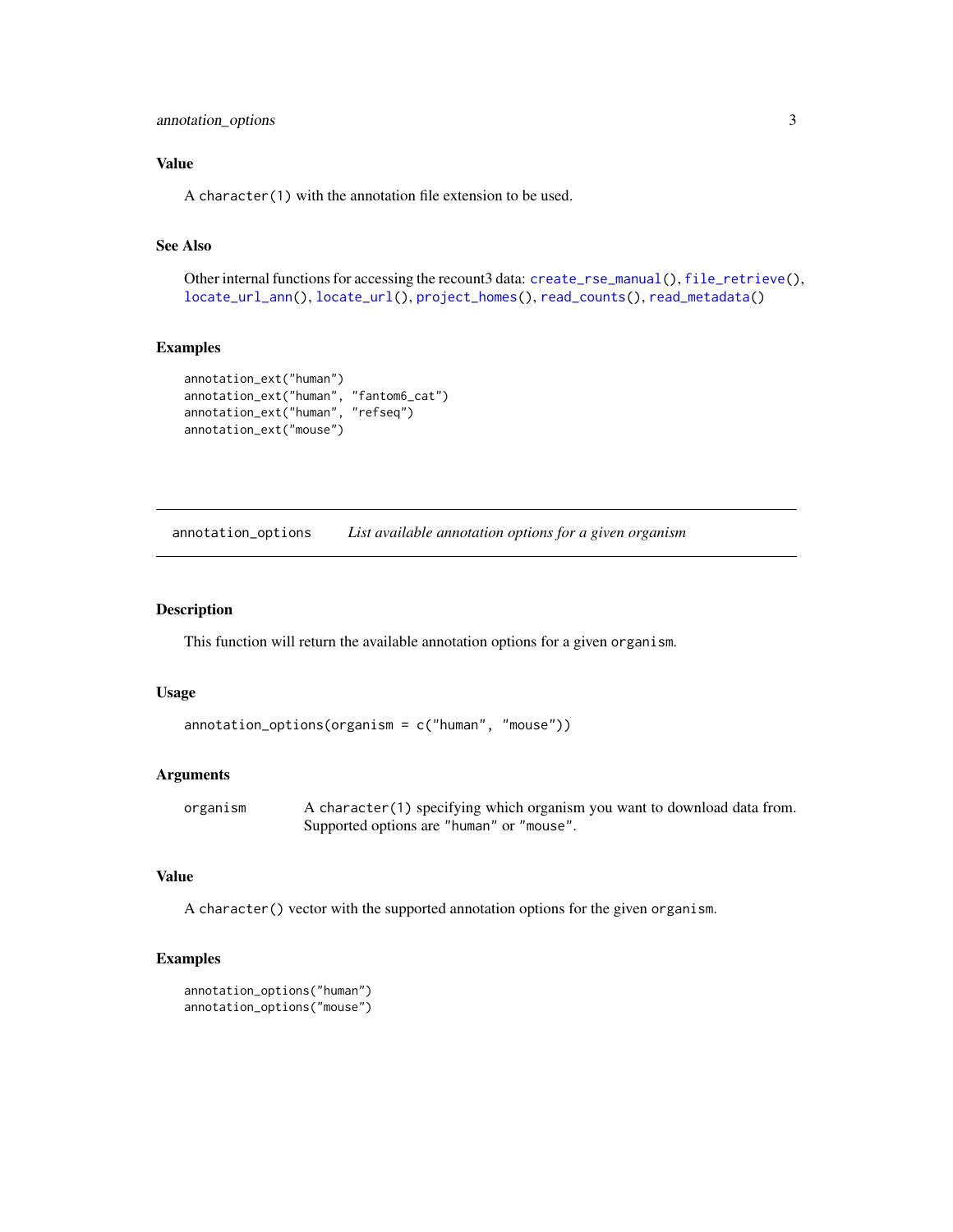<span id="page-3-0"></span>available\_projects *List available projects in recount3*

#### Description

List available projects in recount3

#### Usage

```
available_projects(
  organism = c("human", "mouse"),
  recount3_url = getOption("recount3_url", "http://duffel.rail.bio/recount3"),
 bfc = recount3_cache(),
 available_homes = project_homes(organism = organism, recount3_url = recount3_url)
)
```
## Arguments

| organism        | A character (1) specifying which organism you want to download data from.<br>Supported options are "human" or "mouse".                                               |
|-----------------|----------------------------------------------------------------------------------------------------------------------------------------------------------------------|
| recount3_url    | A character(1) specifying the home URL for recount 3 or a local directory<br>where you have mirrored recount3.                                                       |
| bfc             | A BiocFileCache-class object where the files will be cached to, typically created<br>by recount3_cache().                                                            |
| available_homes |                                                                                                                                                                      |
|                 | A character () vector with the available project homes for the given recount3_url.<br>If you use a non-standard recount 3_url, you will likely need to specify manu- |

#### Value

A data.frame() with the project ID (project), the organism, the file\_source from where the data was accessed, the recount3 project home location (project\_home), the project project\_type that differentiates between data\_sources and compilations, the n\_samples with the number of samples in the given project.

ally the valid values for available\_homes.

## Examples

```
## Find all the human projects
human_projects <- available_projects()
## Explore the results
dim(human_projects)
```
head(human\_projects)

```
## How many are from a data source vs a compilation?
table(human_projects$project_type, useNA = "ifany")
```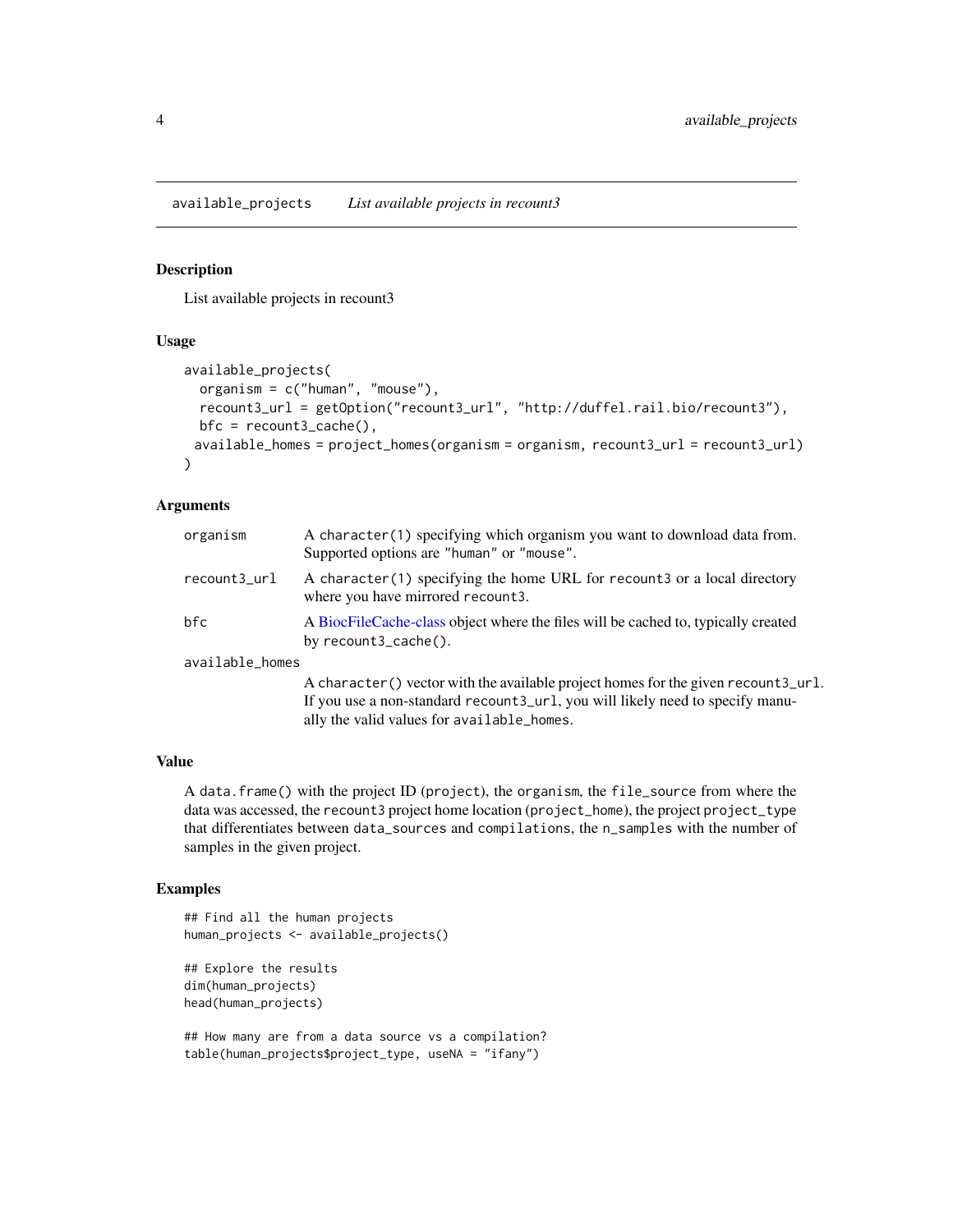```
## What are the unique file sources?
table(
   human_projects$file_source[human_projects$project_type == "data_sources"]
)
## Note that big projects are broken up to make them easier to access
## For example, GTEx and TCGA are broken up by tissue
head(subset(human_projects, file_source == "gtex"))
head(subset(human_projects, file_source == "tcga"))
## Find all the mouse projects
mouse_projects <- available_projects(organism = "mouse")
## Explore the results
dim(mouse_projects)
head(mouse_projects)
## How many are from a data source vs a compilation?
table(mouse_projects$project_type, useNA = "ifany")
## What are the unique file sources?
table(
    mouse_projects$file_source[mouse_projects$project_type == "data_sources"]
)
## Use with a custom recount3_url:
available_projects(
   recount3_url = "http://snaptron.cs.jhu.edu/data/temp/recount3test",
    available_homes = "data_sources/sra"
\lambda## You can also rely on project_homes() if the custom URL has a text file
## that can be read with readLines() at:
## <recount3_url>/<organism>/homes_index
available_projects(
    recount3_url = "http://snaptron.cs.jhu.edu/data/temp/recount3test"
)
```
available\_samples *List available samples in recount3*

#### Description

This function returns a data.frame() with the samples that are available from recount3. Note that a specific sample might be available from a given data\_source and none or many collections.

#### Usage

available\_samples(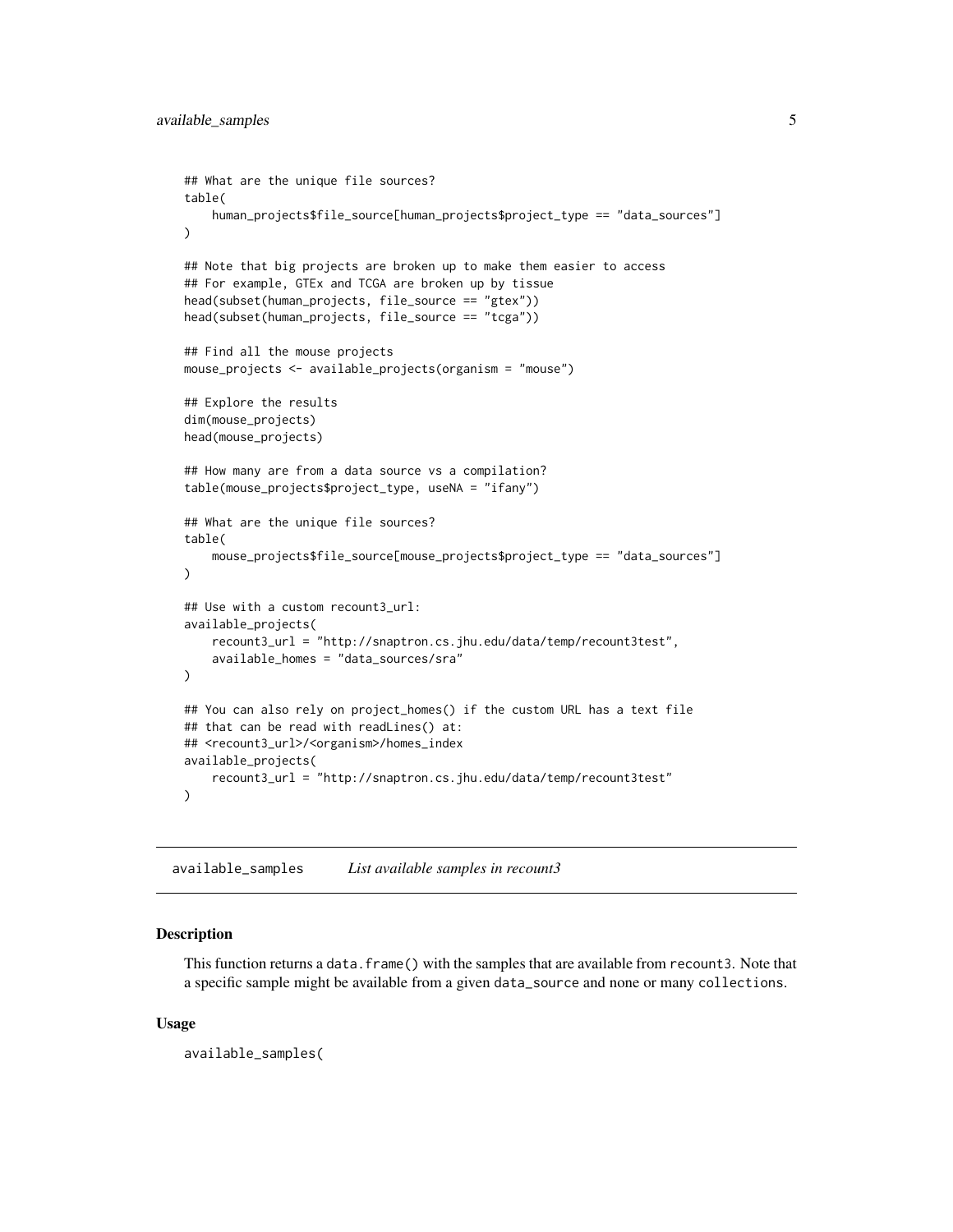```
organism = c("human", "mouse"),
recount3_url = getOption("recount3_url", "http://duffel.rail.bio/recount3"),
bfc = recount3_cache(),
verbose = getOption("recount3_verbose", TRUE),
available_homes = project_homes(organism = organism, recount3_url = recount3_url)
```
#### Arguments

)

| organism        | A character(1) specifying which organism you want to download data from.<br>Supported options are "human" or "mouse". |
|-----------------|-----------------------------------------------------------------------------------------------------------------------|
| recount3_url    | A character(1) specifying the home URL for recount 3 or a local directory<br>where you have mirrored recount3.        |
| bfc             | A BiocFileCache-class object where the files will be cached to, typically created<br>by recount3_cache().             |
| verbose         | A logical (1) indicating whether to show messages with updates.                                                       |
| available_homes |                                                                                                                       |
|                 | A character () vector with the available project homes for the given recount 3_url.                                   |
|                 | If you use a non-standard recount 3_url, you will likely need to specify manu-                                        |
|                 | ally the valid values for available homes.                                                                            |

## Value

A data.frame() with the sample ID used by the original source of the data (external\_id), the project ID (project), the organism, the file\_source from where the data was accessed, the date the sample was processed (date\_processed) in YYYY-MM-DD format, the recount3 project home location (project\_home), and the project project\_type that differentiates between data\_sources and compilations.

```
## Find all the human samples available from recount3
human_samples <- available_samples()
dim(human_samples)
head(human_samples)
## How many are from a data source vs a compilation?
table(human_samples$project_type, useNA = "ifany")
## What are the unique file sources?
table(
   human_samples$file_source[human_samples$project_type == "data_sources"]
)
## Find all the mouse samples available from recount3
mouse_samples <- available_samples("mouse")
dim(mouse_samples)
head(mouse_samples)
## How many are from a data source vs a compilation?
```
<span id="page-5-0"></span>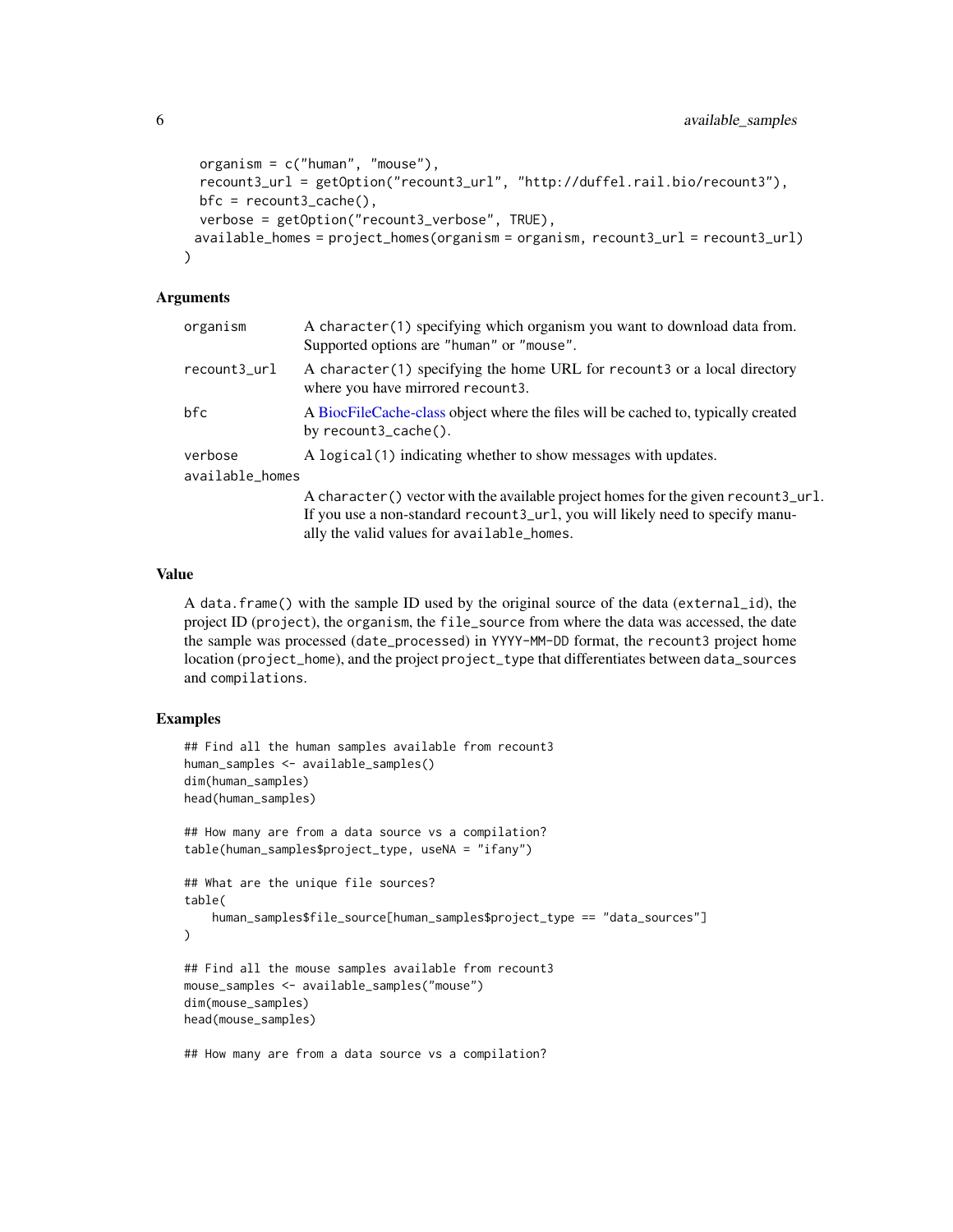```
table(mouse_samples$project_type, useNA = "ifany")
```
<span id="page-6-1"></span>compute\_read\_counts *Compute read counts*

#### Description

As described in the recount workflow, the counts provided by the recount2 project are base-pair counts. You can scale them using transform\_counts() or compute the read counts using the area under coverage information (AUC).

#### Usage

```
compute_read_counts(
  rse,
  round = TRUE,
  avg_mapped_read_length = "recount_qc.star.average_mapped_length"
)
```
## Arguments

| rse                    | A RangedSummarizedExperiment-class created by create_rse().                     |
|------------------------|---------------------------------------------------------------------------------|
| round                  | A logical (1) specifying whether to round the transformed counts or not.        |
| avg_mapped_read_length |                                                                                 |
|                        | A character (1) specifying the metdata column name that contains the average    |
|                        | fragment length after aligning. This is typically twice the average read length |
|                        | for paired-end reads.                                                           |

## Details

This function is similar to recount::read\_counts(use\_paired\_end = TRUE, round = TRUE) but more general and with a different name to avoid NAMESPACE conflicts. Note that the default value of round is different than in recount::read\_counts(). This was done to match the default value of round in transform\_counts().

#### Value

A matrix() with the read counts. By default this function uses the average read length to the QC annotation.

#### References

Collado-Torres L, Nellore A and Jaffe AE. recount workflow: Accessing over 70,000 human RNAseq samples with Bioconductor version 1; referees: 1 approved, 2 approved with reservations. F1000Research 2017, 6:1558 doi: 10.12688/f1000research.12223.1.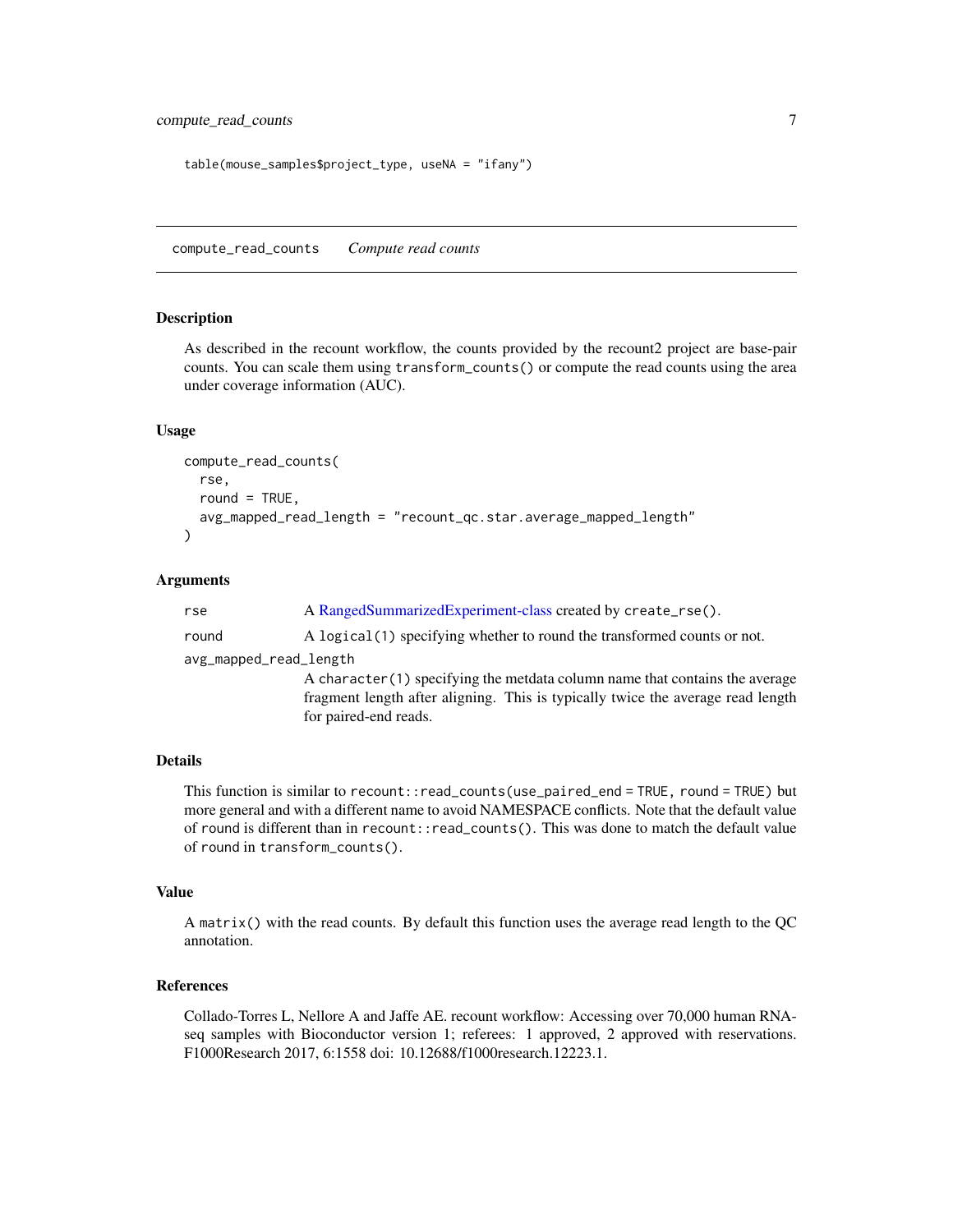#### <span id="page-7-0"></span>See Also

Other count transformation functions: [compute\\_scale\\_factors\(](#page-7-1)), [is\\_paired\\_end\(](#page-19-1)), [transform\\_counts\(](#page-30-1))

#### Examples

```
## Create a RSE object at the gene level
rse_gene_SRP009615 <- create_rse_manual("SRP009615")
colSums(compute_read_counts(rse_gene_SRP009615)) / 1e6
## Create a RSE object at the gene level
rse_gene_DRP000499 <- create_rse_manual("DRP000499")
colSums(compute_read_counts(rse_gene_DRP000499)) / 1e6
## You can compare the read counts against those from recount:: read_counts()
## from the recount2 project which used a different RNA-seq aligner
## If needed, install recount, the R/Bioconductor package for recount2:
# BiocManager::install("recount")
recount2_readsums <- colSums(assay(recount::read_counts(
    recount::rse_gene_SRP009615
), "counts")) / 1e6
recount3_readsums <- colSums(compute_read_counts(rse_gene_SRP009615)) / 1e6
recount_readsums <- data.frame(
    recount2 = recount2_readsums[order(names(recount2_readsums))],
   recount3 = recount3_readsums[order(names(recount3_readsums))]
)
plot(recount2 ~ recount3, data = recount_readsums)abline(a = 0, b = 1, col = "purple", lwd = 2, lty = 2)## Repeat for DRP000499, a paired-end study
recount::download_study("DRP000499", outdir = tempdir())
load(file.path(tempdir(), "rse_gene.Rdata"), verbose = TRUE)
recount2_readsums <- colSums(assay(recount::read_counts(
   rse_gene
), "counts")) / 1e6
recount3_readsums <- colSums(compute_read_counts(rse_gene_DRP000499)) / 1e6
recount_readsums <- data.frame(
   recount2 = recount2_readsums[order(names(recount2_readsums))],
   recount3 = recount3_readsums[order(names(recount3_readsums))]
)
plot(recount2 ~ recount3, data = recount_readsums)abline(a = 0, b = 1, col = "purple", lwd = 2, lty = 2)
```
<span id="page-7-1"></span>compute\_scale\_factors *Compute count scaling factors*

#### **Description**

This function computes the count scaling factors used by transform\_counts(). This function is similar to recount::scale\_counts(factor\_only = TRUE), but it is more general.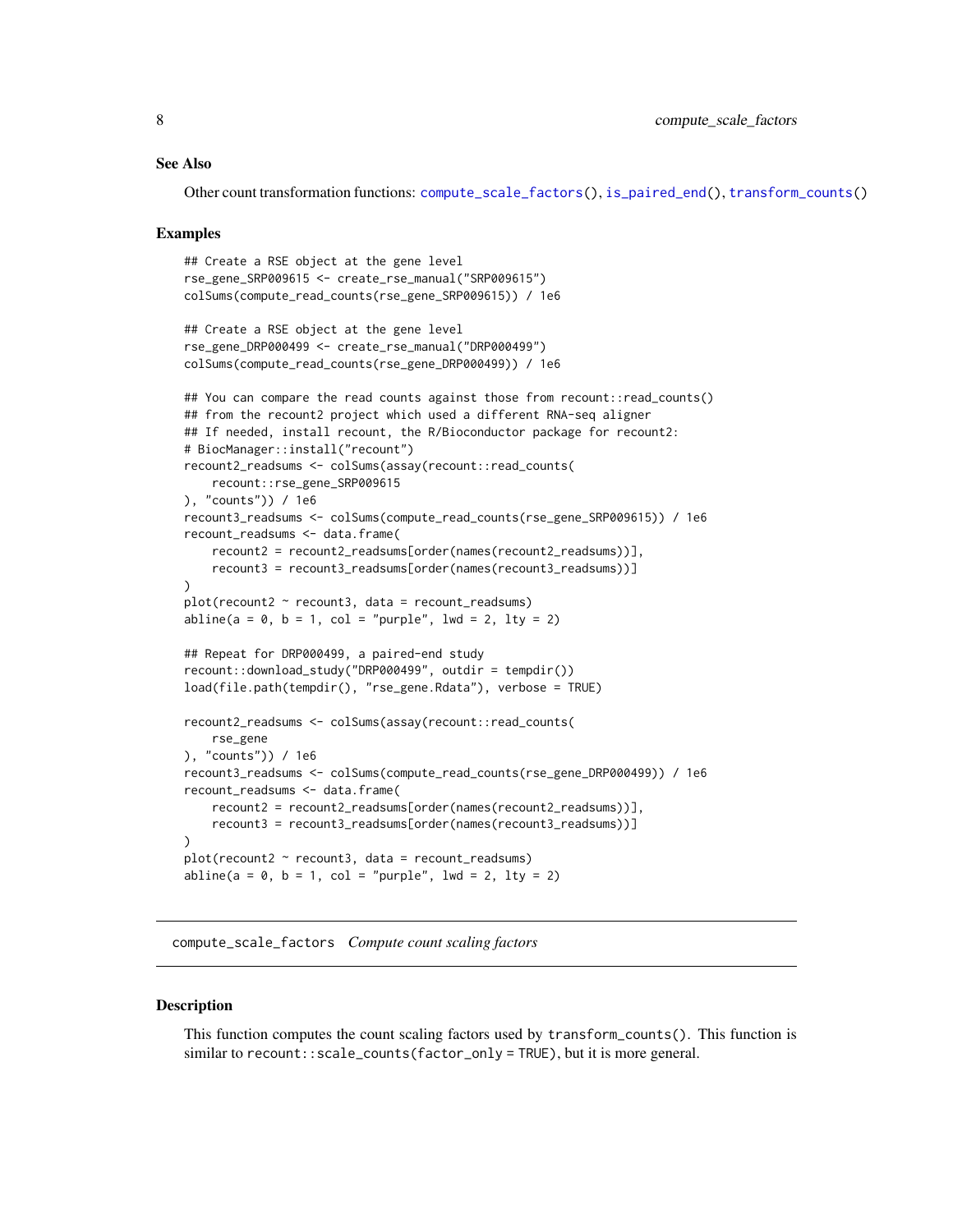<span id="page-8-0"></span>compute\_scale\_factors 9

## Usage

```
compute_scale_factors(
  x,
 by = c("auc", "mapped_reads"),
  targetSize = 4e+07,
 L = 100,
  auc = "recount_qc.bc_auc.all_reads_all_bases",
  avg_mapped_read_length = "recount_qc.star.average_mapped_length",
 mapped_reads = "recount_qc.star.all_mapped_reads",
 paired_end = is_paired_end(x, avg_mapped_read_length)
\overline{\phantom{a}}
```
## Arguments

| $\mathsf{x}$           | Either a RangedSummarizedExperiment-class created by create_rse() or the<br>sample metadata created by read_metadata().                                                                                                                                                                                                                                                     |
|------------------------|-----------------------------------------------------------------------------------------------------------------------------------------------------------------------------------------------------------------------------------------------------------------------------------------------------------------------------------------------------------------------------|
| by                     | Either auc or mapped_reads. If set to auc it will compute the scaling factor<br>by the total coverage of the sample. That is, the area under the curve (AUC) of<br>the coverage. If set to mapped_reads it will scale the counts by the number of<br>mapped reads (in the QC annotation), whether the library was paired-end or not,<br>and the desired read length $(L)$ . |
| targetSize             | A numeric(1) specifying the target library size in number of single end reads.                                                                                                                                                                                                                                                                                              |
| L                      | A integer(1) specifying the target read length. It is only used when by $=$<br>'mapped_reads' since it cancels out in the calculation when using by = 'auc'.                                                                                                                                                                                                                |
| auc                    | A character (1) specifying the metadata column name that contains the area<br>under the coverage (AUC). Note that there are several possible AUC columns<br>provided in the sample metadata generated by create_rse().                                                                                                                                                      |
| avg_mapped_read_length |                                                                                                                                                                                                                                                                                                                                                                             |
|                        | A character (1) specifying the metdata column name that contains the average<br>fragment length after aligning. This is typically twice the average read length<br>for paired-end reads.                                                                                                                                                                                    |
| mapped_reads           | A character (1) specifying the metadata column name that contains the num-<br>ber of mapped reads.                                                                                                                                                                                                                                                                          |
| paired_end             | A logical () vector specifying whether each sample is paired-end or not.                                                                                                                                                                                                                                                                                                    |

## Value

A numeric() with the sample scale factors that are used by transform\_counts().

## See Also

Other count transformation functions: [compute\\_read\\_counts\(](#page-6-1)), [is\\_paired\\_end\(](#page-19-1)), [transform\\_counts\(](#page-30-1))

```
## Download the metadata for SRP009615, a single-end study
SRP009615_meta <- read_metadata(
```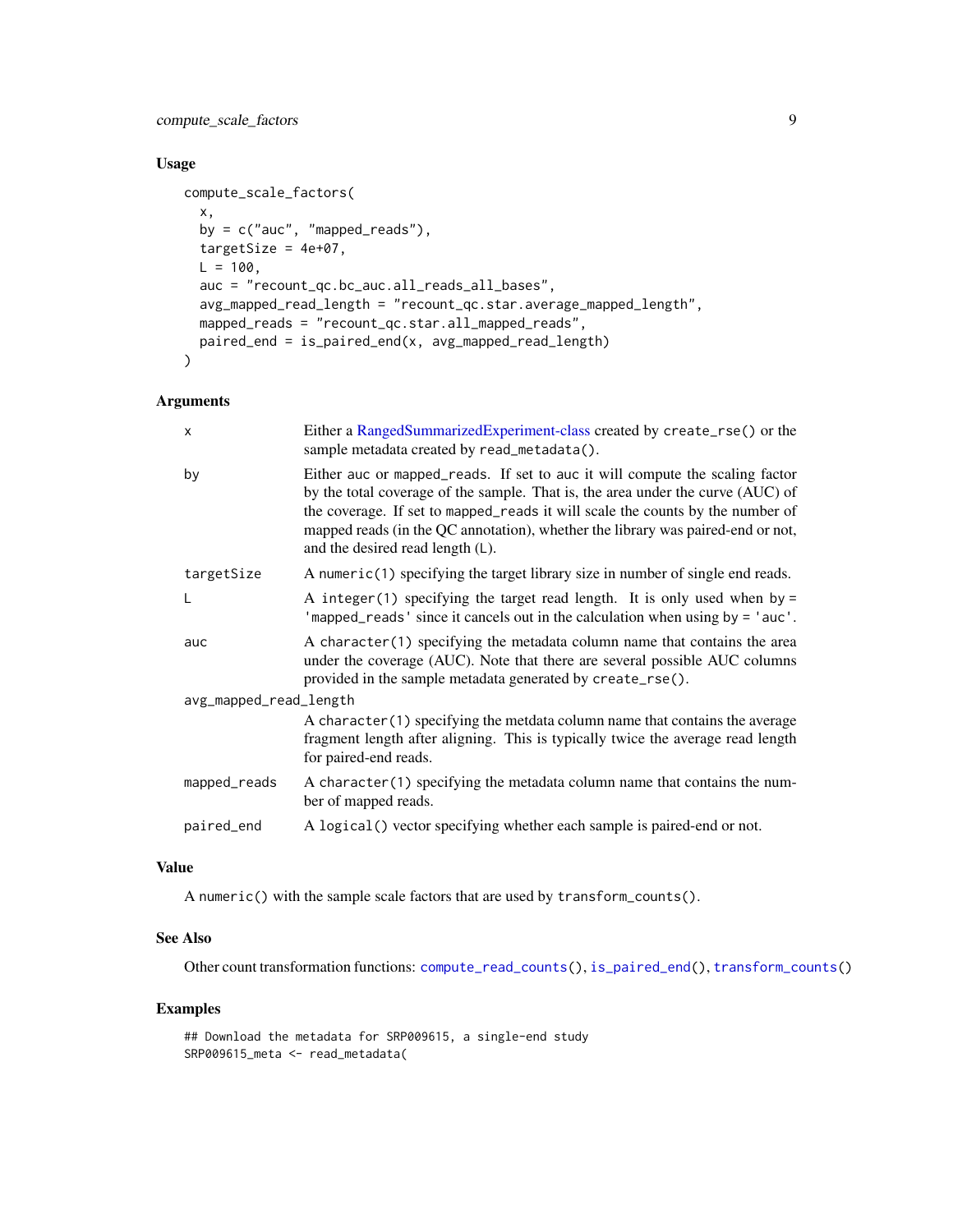```
metadata_files = file_retrieve(
        locate_url(
            "SRP009615",
            "data_sources/sra",
        )
   )
)
## Compute the scaling factors
compute_scale_factors(SRP009615_meta, by = "auc")
compute_scale_factors(SRP009615_meta, by = "mapped_reads")
## Download the metadata for DRP000499, a paired-end study
DRP000499_meta <- read_metadata(
    metadata_files = file_retrieve(
        locate_url(
            "DRP000499",
            "data_sources/sra",
        \lambda)
)
## Compute the scaling factors
compute_scale_factors(DRP000499_meta, by = "auc")
compute_scale_factors(DRP000499_meta, by = "mapped_reads")
## You can compare the factors against those from recount::scale_counts()
## from the recount2 project which used a different RNA-seq aligner
## If needed, install recount, the R/Bioconductor package for recount2:
# BiocManager::install("recount")
recount2_factors <- recount::scale_counts(
   recount::rse_gene_SRP009615,
   by = "auc", factor_only = TRUE
\lambdarecount3_factors <- compute_scale_factors(SRP009615_meta, by = "auc")
recount_factors <- data.frame(
    recount2 = recount2_factors[order(names(recount2_factors))],
   recount3 = recount3_factors[order(names(recount3_factors))]
)
plot(recount2 ~ recount3, data = recount_factors)abline(a = 0, b = 1, col = "purple", lwd = 2, lty = 2)
```
create\_hub *Create UCSC track hub for BigWig files*

#### Description

This function creates a directory with the configuration files required for creating a UCSC track hub for the BigWig files from a given project. These files can then be hosted on GitHub or elsewhere. For more details about UCSC track hubs, check [https://genome.ucsc.edu/goldenpath/help/](https://genome.ucsc.edu/goldenpath/help/hgTrackHubHelp.html) [hgTrackHubHelp.html](https://genome.ucsc.edu/goldenpath/help/hgTrackHubHelp.html).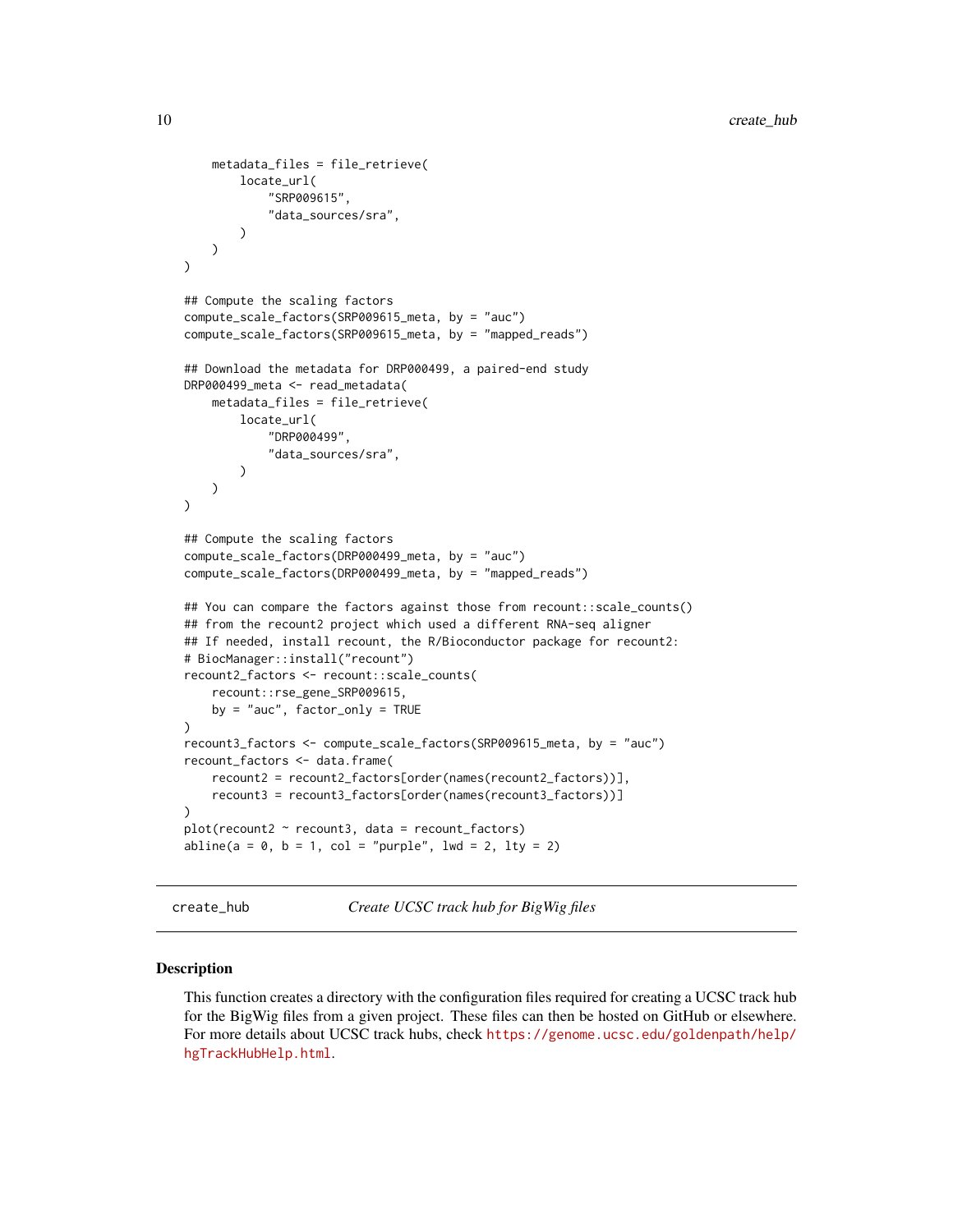## create\_hub 11

#### Usage

```
create_hub(
  x,
  output_dir = file.path(tempdir(), x$project[1]),
  hub_name = "recount3",
  email = "someone@somewhere",
  show_max = 5,
  hub_short_label = "recount3 coverage",
  hub_long_label = "recount3 summaries and queries for large-scaleRNA-seq expression and splicing",
```

```
hub_description_url = "https://rna.recount.bio/index.html",
  recount3_url = getOption("recount3_url", "http://duffel.rail.bio/recount3")
\mathcal{L}
```
#### Arguments

| $\mathsf{x}$        | A data. frame created with available_samples() that has typically been sub-<br>set to a specific project ID from a given organism. |  |
|---------------------|------------------------------------------------------------------------------------------------------------------------------------|--|
| output_dir          | A character $(1)$ with the output directory.                                                                                       |  |
| hub_name            | A character (1) with the UCSC track hub name you want to display.                                                                  |  |
| email               | A character (1) with the email used for the UCSC track hub.                                                                        |  |
| show_max            | An integer(1) with the number of BigWig tracks to show by default in the<br>UCSC track hub. We recommend a single digit number.    |  |
| hub_short_label     |                                                                                                                                    |  |
|                     | A character (1) with the UCSC track hub short label.                                                                               |  |
|                     | hub_long_label A character(1) with the UCSC track hub long label.                                                                  |  |
| hub_description_url |                                                                                                                                    |  |
|                     | A character(1) with the URL to an html file that will describe the UCSC track<br>hub to users.                                     |  |
| recount3_url        | A character(1) specifying the home URL for recount 3 or a local directory<br>where you have mirrored recount3.                     |  |

#### Details

See [https://github.com/LieberInstitute/recount3-docs/blob/master/UCSC\\_hubs/creat](https://github.com/LieberInstitute/recount3-docs/blob/master/UCSC_hubs/create_hubs.R)e\_ [hubs.R](https://github.com/LieberInstitute/recount3-docs/blob/master/UCSC_hubs/create_hubs.R) for an example of how this function was used.

## Value

A directory at output\_dir with the files needed for a UCSC track hub.

## Examples

```
## Find all the mouse samples available from recount3
mouse_samples <- available_samples("mouse")
```
## Subset to project DRP001299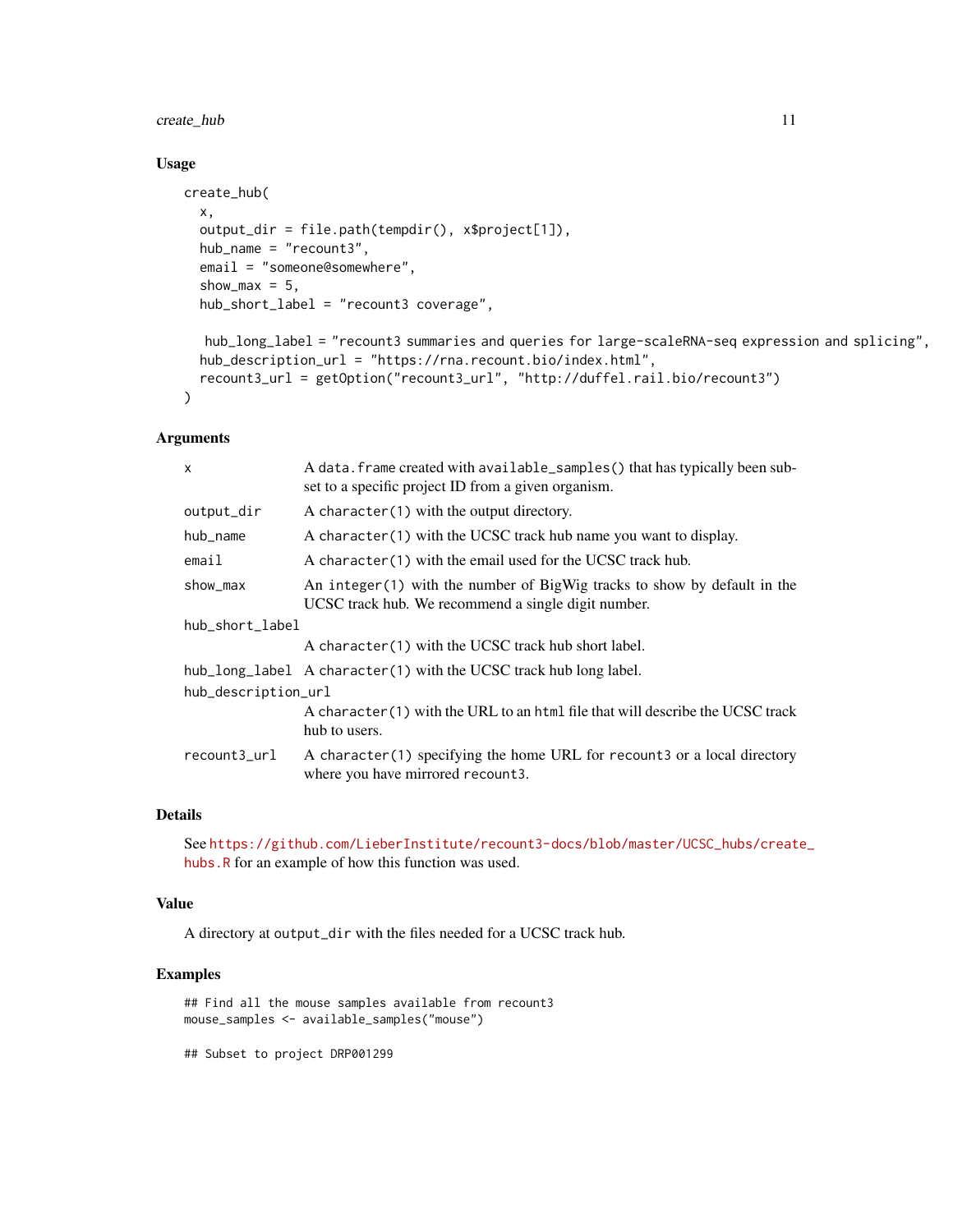```
info_DRP001299 <- subset(mouse_samples, project == "DRP001299")
hub_dir <- create_hub(info_DRP001299)
## List the files created by create_hub()
hub_files <- list.files(hub_dir, full.names = TRUE, recursive = TRUE)
hub_files
## Check the files contents
sapply(hub_files, function(x) {
    cat(paste(readLines(x), collapse = "\\n"))})
## You can also check the file contents for this example project at
## https://github.com/LieberInstitute/recount3-docs/tree/master/UCSC_hubs/mouse/sra_DRP001299
## or test it out on UCSC directly through the following URL:
##https://genome.ucsc.edu/cgi-bin/hgTracks?db=mm10&lastVirtModeType=default&lastVirtModeExtraState=&virtModeTy
```
create\_rse *Create a recount3 RangedSummarizedExperiment gene or exon object*

#### Description

Once you have identified a project you want to work with, you can use this function to construct a recount3 [RangedSummarizedExperiment-class](#page-0-0) (RSE) object at the gene or exon expression feature level. This function will retrieve the data, cache it, then assemble the RSE object.

## Usage

```
create_rse(
  project_info,
  type = c("gene", "exon", "jxn"),
  annotation = annotation_options(project_info$organism),
  bfc = recount3_cache(),
  jxn_format = c("ALL", "UNIQUE"),
  recount3_url = getOption("recount3_url", "http://duffel.rail.bio/recount3"),
  verbose = getOption("recount3_verbose", TRUE)
)
```
## Arguments

| project_info | A data, frame() with one row that contains the information for the project you<br>are interested in. You can find which project to work on using available_projects(). |
|--------------|------------------------------------------------------------------------------------------------------------------------------------------------------------------------|
| type         | A character (1) specifying whether you want to access gene, exon, or exon-<br>exon junction counts.                                                                    |
| annotation   | A character(1) specifying which annotation you want to download. Only<br>used when type is either gene or exon.                                                        |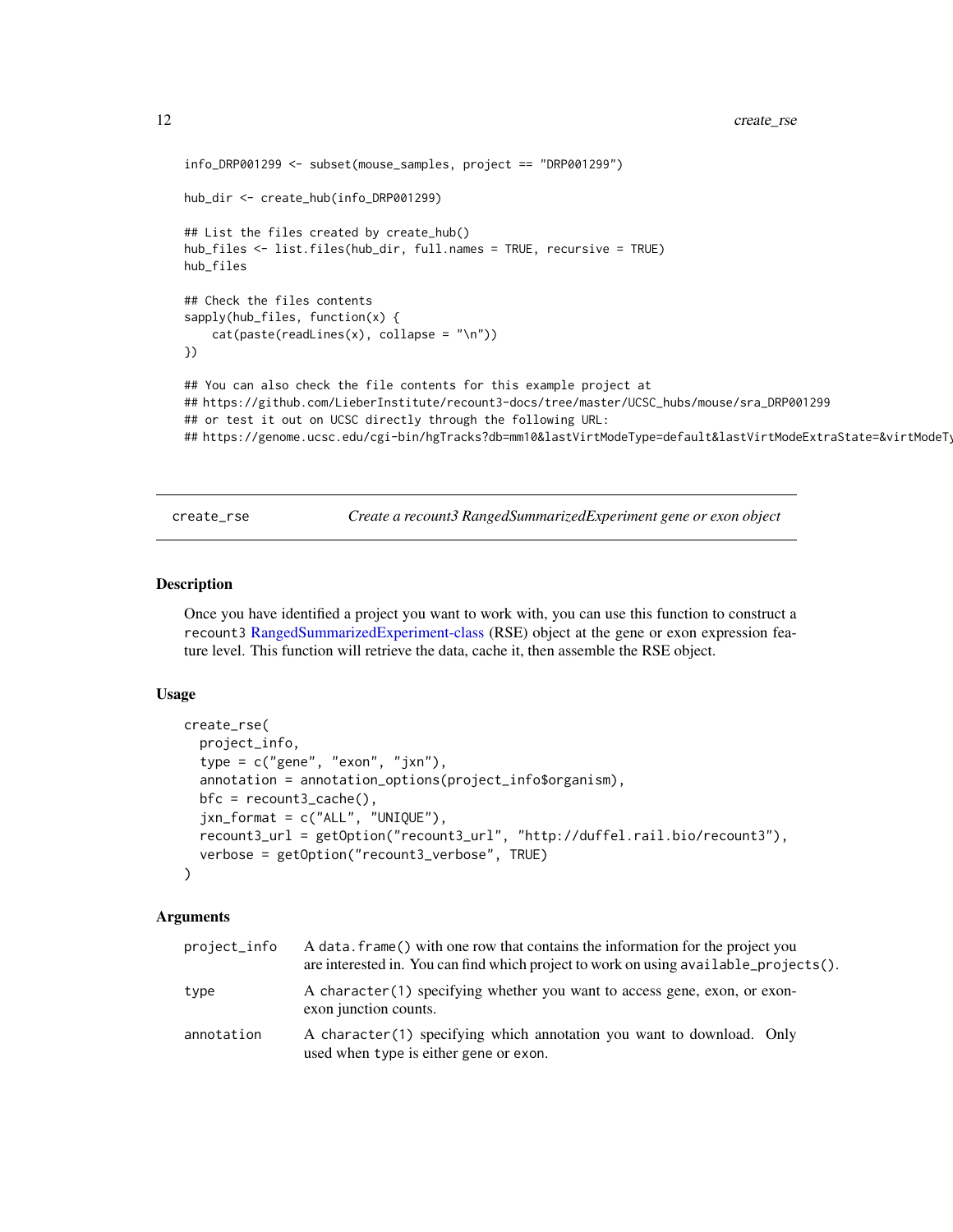#### <span id="page-12-0"></span>create\_rse 13

| bfc          | A BiocFileCache-class object where the files will be cached to, typically created<br>by recount3_cache().                                                                                                                                       |
|--------------|-------------------------------------------------------------------------------------------------------------------------------------------------------------------------------------------------------------------------------------------------|
| jxn_format   | A character (1) specifying whether the exon-exon junction files are derived<br>from all the reads (ALL) or only the uniquely mapping read counts (UNIQUE).<br>Note that UNIQUE is only available for some projects: GTEx and TCGA for<br>human. |
| recount3_url | A character(1) specifying the home URL for recount3 or a local directory<br>where you have mirrored recount 3.                                                                                                                                  |
| verbose      | A logical (1) indicating whether to show messages with updates.                                                                                                                                                                                 |

#### Value

A [RangedSummarizedExperiment-class](#page-0-0) object.

```
## Find all available human projects
human_projects <- available_projects()
## Find the project you are interested in
proj_info <- subset(
   human_projects,
   project == "SRP009615" & project_type == "data_sources"
\mathcal{L}## Create a RSE object at the gene level
rse_gene_SRP009615 <- create_rse(proj_info)
## Explore the resulting RSE gene object
rse_gene_SRP009615
## Information about how this RSE object was made
metadata(rse_gene_SRP009615)
## Number of genes by number of samples
dim(rse_gene_SRP009615)
## Information about the genes
rowRanges(rse_gene_SRP009615)
## Sample metadata
colnames(colData(rse_gene_SRP009615))
## Check how much memory this RSE object uses
pryr::object_size(rse_gene_SRP009615)
## Create an RSE object using gencode_v29 instead of gencode_v26
rse_gene_SRP009615_gencode_v29 <- create_rse(
   proj_info,
   annotation = "gencode_v29",verbose = FALSE
```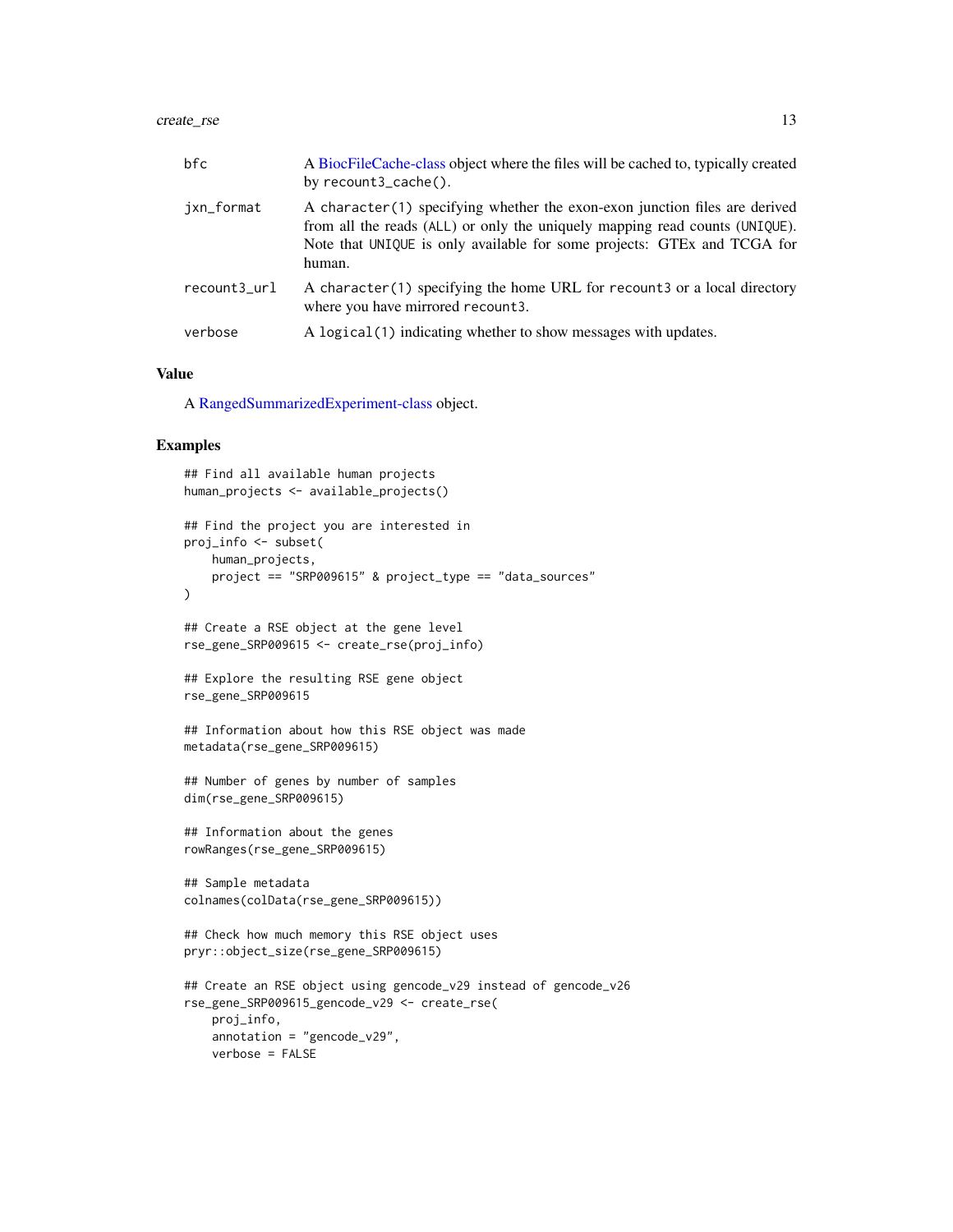14 create\_rse

```
)
rowRanges(rse_gene_SRP009615_gencode_v29)
## Create an RSE object using FANTOM6_CAT instead of gencode_v26
rse_gene_SRP009615_fantom6_cat <- create_rse(
    proj_info,
    annotation = "fantom6_cat"
\mathcal{L}rowRanges(rse_gene_SRP009615_fantom6_cat)
## Create an RSE object using RefSeq instead of gencode_v26
rse_gene_SRP009615_refseq <- create_rse(
    proj_info,
    annotation = "refseq"
)
rowRanges(rse_gene_SRP009615_refseq)
## Create an RSE object using ERCC instead of gencode_v26
rse_gene_SRP009615_ercc <- create_rse(
    proj_info,
    annotation = "ercc"
\lambdarowRanges(rse_gene_SRP009615_ercc)
## Create an RSE object using SIRV instead of gencode_v26
rse_gene_SRP009615_sirv <- create_rse(
    proj_info,
    annotation = "sirv"
\mathcal{L}rowRanges(rse_gene_SRP009615_sirv)
## Obtain a list of RSE objects for all gene annotations
rses_gene <- lapply(annotation_options(), function(x) {
    create_rse(proj_info, type = "gene", annotation = x)
})
names(rses_gene) <- annotation_options()
rses_gene
## Create a RSE object at the exon level
rse_exon_SRP009615 <- create_rse(
    proj_info,
    type = "exon"
\mathcal{L}## Explore the resulting RSE exon object
rse_exon_SRP009615
dim(rse_exon_SRP009615)
rowRanges(rse_exon_SRP009615)
pryr::object_size(rse_exon_SRP009615)
## Create a RSE object at the exon-exon junction level
```
rse\_jxn\_SRP009615 <- create\_rse(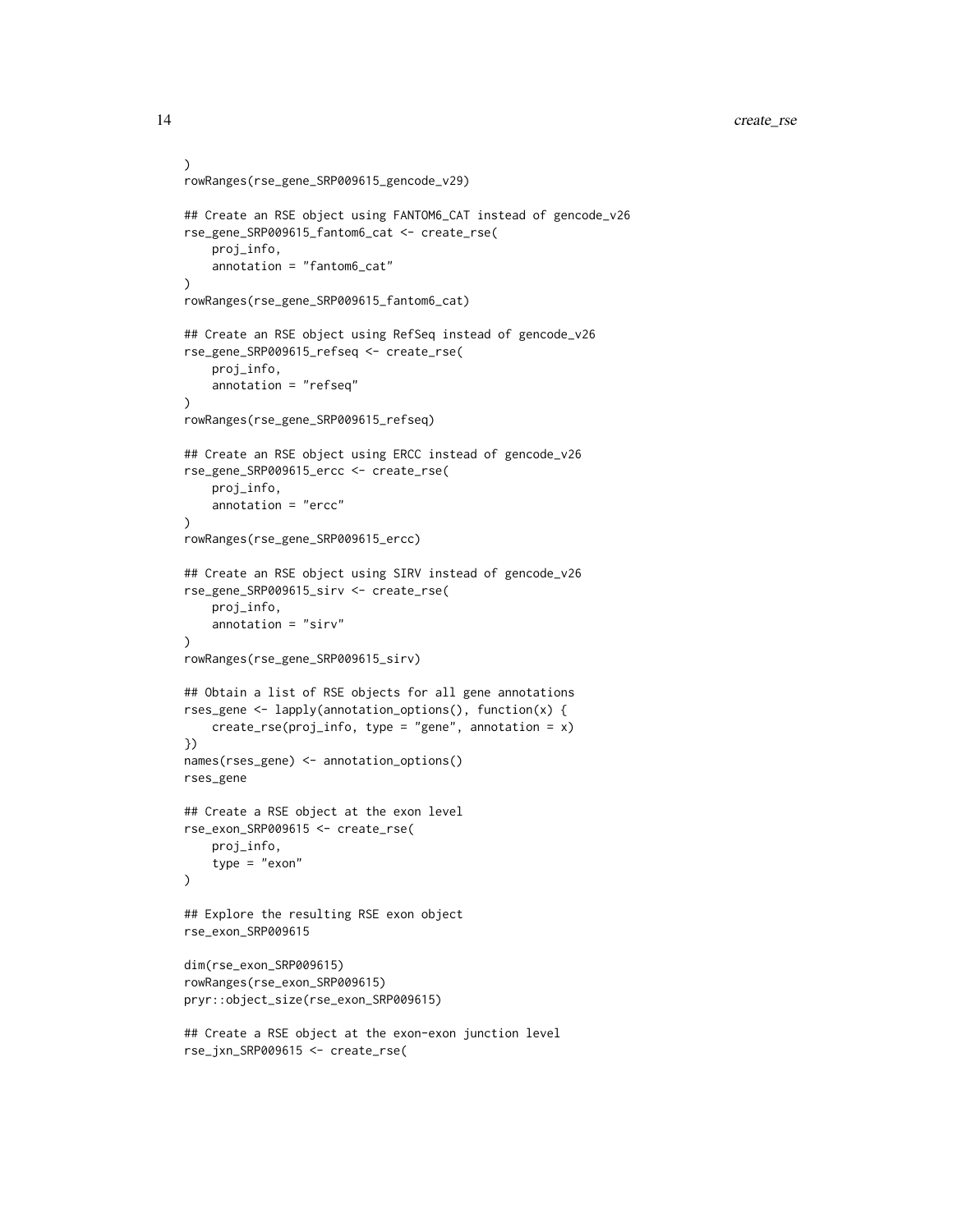```
proj_info,
    type = "jxn"
)
## Explore the resulting RSE exon-exon junctions object
rse_jxn_SRP009615
dim(rse_jxn_SRP009615)
rowRanges(rse_jxn_SRP009615)
pryr::object_size(rse_jxn_SRP009615)
## Obtain a list of RSE objects for all exon annotations
## Not run:
rses_exon <- lapply(annotation_options(), function(x) {
    create_rse(proj_info, type = "exon", annotation = x, verbose = FALSE)
})
names(rses_exon) <- annotation_options()
## End(Not run)
```
<span id="page-14-1"></span>

| create_rse_manual | Internal function for creating a recount3 RangedSummarizedExperi- |
|-------------------|-------------------------------------------------------------------|
|                   | ment object                                                       |

#### Description

This function is used internally by create\_rse() to construct a recount3 [RangedSummarizedExper](#page-0-0)iment[class](#page-0-0) object that contains the base-pair coverage counts at the gene or exon feature level for a given annotation.

## Usage

```
create_rse_manual(
  project,
 project_home = project_homes(organism = organism, recount3_url = recount3_url),
  type = c("gene", "exon", "jxn"),
  organism = c("human", "mouse"),
  annotation = annotation_options(organism),
  bfc = recount3_cache(),
  jxn_format = c("ALL", "UNIQUE"),
  recount3_url = getOption("recount3_url", "http://duffel.rail.bio/recount3"),
  verbose = getOption("recount3_verbose", TRUE)
)
```
## Arguments

| project      | A character (1) with the ID for a given study.                             |
|--------------|----------------------------------------------------------------------------|
| project_home | A character(1) with the home directory for the project. You can find these |
|              | using $project_homes()$ .                                                  |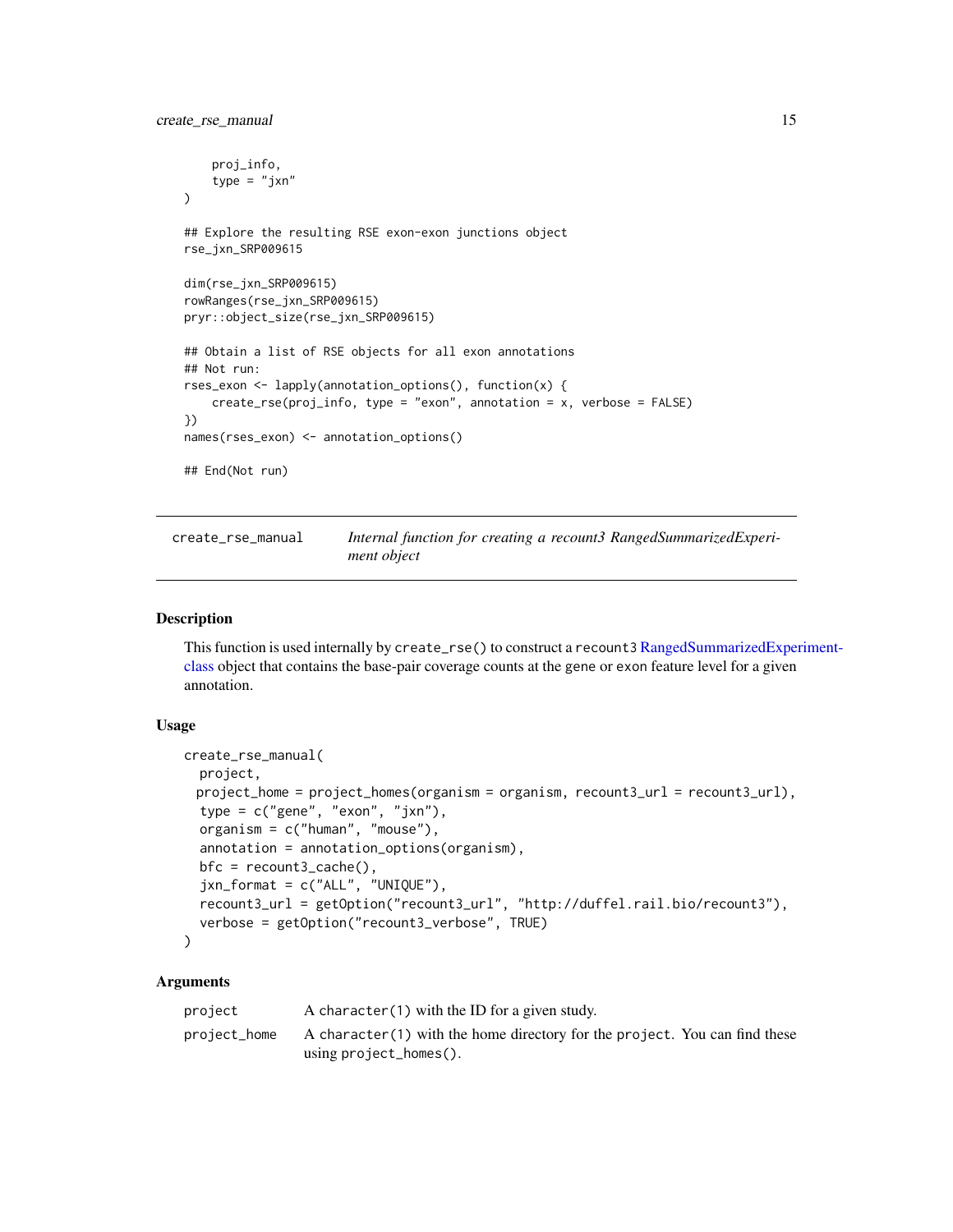<span id="page-15-0"></span>

| type         | A character(1) specifying whether you want to access gene, exon, or exon-<br>exon junction counts.                                                                                                                                              |
|--------------|-------------------------------------------------------------------------------------------------------------------------------------------------------------------------------------------------------------------------------------------------|
| organism     | A character(1) specifying which organism you want to download data from.<br>Supported options are "human" or "mouse".                                                                                                                           |
| annotation   | A character(1) specifying which annotation you want to download. Only<br>used when type is either gene or exon.                                                                                                                                 |
| bfc          | A BiocFileCache-class object where the files will be cached to, typically created<br>by recount3_cache().                                                                                                                                       |
| jxn_format   | A character (1) specifying whether the exon-exon junction files are derived<br>from all the reads (ALL) or only the uniquely mapping read counts (UNIQUE).<br>Note that UNIQUE is only available for some projects: GTEx and TCGA for<br>human. |
| recount3_url | A character(1) specifying the home URL for recount3 or a local directory<br>where you have mirrored recount3.                                                                                                                                   |
| verbose      | A logical (1) indicating whether to show messages with updates.                                                                                                                                                                                 |

## Value

A [RangedSummarizedExperiment-class](#page-0-0) object.

## References

<https://doi.org/10.12688/f1000research.12223.1> for details on the base-pair coverage counts used in recount2 and recount3.

## See Also

Other internal functions for accessing the recount3 data: [annotation\\_ext\(](#page-1-1)), [file\\_retrieve\(](#page-18-1)), [locate\\_url\\_ann\(](#page-22-1)), [locate\\_url\(](#page-20-1)), [project\\_homes\(](#page-23-1)), [read\\_counts\(](#page-24-1)), [read\\_metadata\(](#page-26-1))

```
## Unlike create_rse(), here we create an RSE object by
## fully specifying all the arguments for locating this study
rse_gene_SRP009615_manual <- create_rse_manual(
    "SRP009615",
    "data_sources/sra"
\mathcal{L}rse_gene_SRP009615_manual
## Check how much memory this RSE object uses
pryr::object_size(rse_gene_SRP009615_manual)
## Test with a collection that has a single sample
## NOTE: this requires loading the full data for this study when
## creating the RSE object
rse_gene_ERP110066_collection_manual <- create_rse_manual(
    "ERP110066",
    "collections/geuvadis_smartseq",
```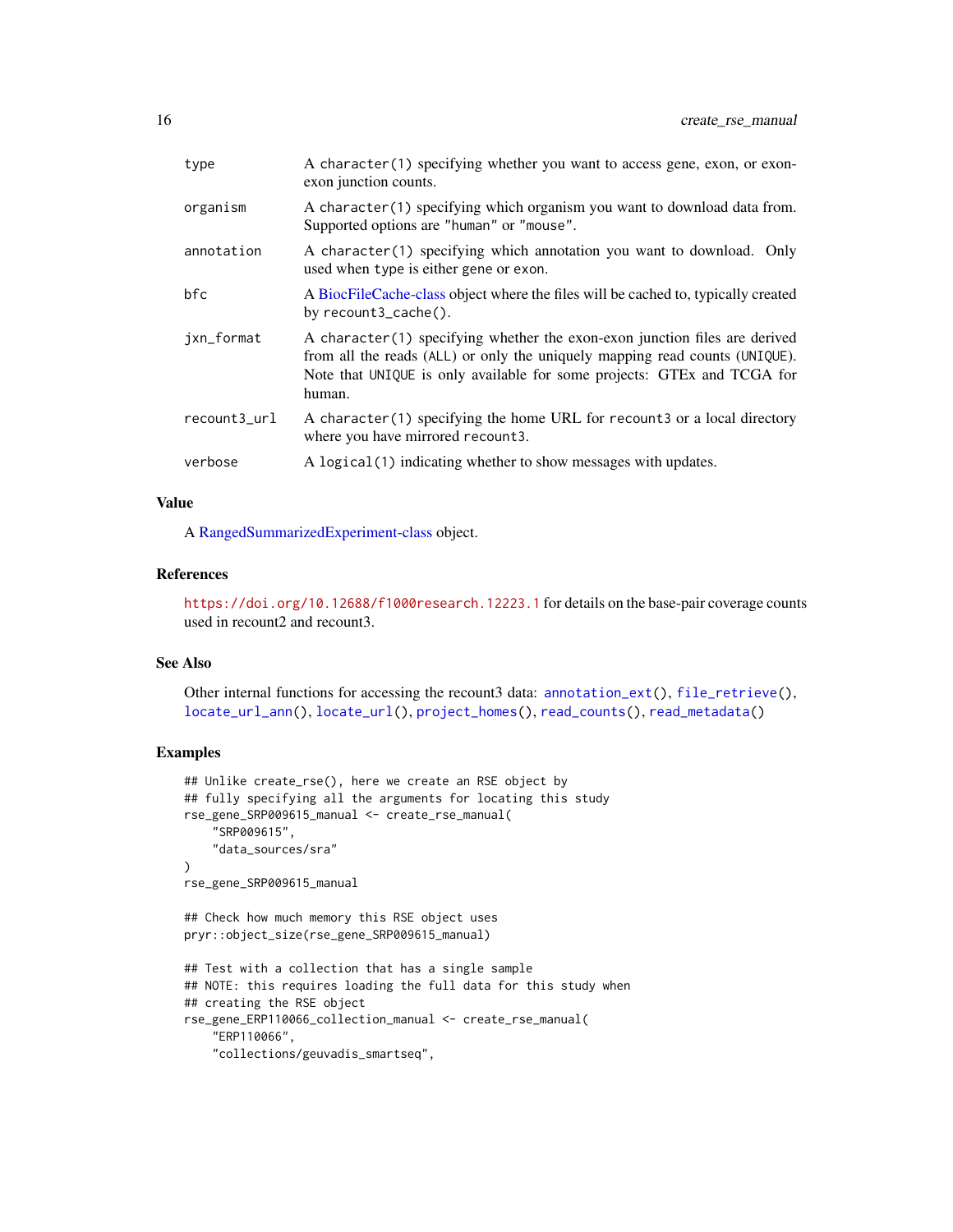```
recount3_url = "http://snaptron.cs.jhu.edu/data/temp/recount3"
\lambdarse_gene_ERP110066_collection_manual
## Check how much memory this RSE object uses
pryr::object_size(rse_gene_ERP110066_collection_manual)
## Mouse example
rse_gene_DRP002367_manual <- create_rse_manual(
    "DRP002367",
    "data_sources/sra",
    organism = "mouse"
)
rse_gene_DRP002367_manual
## Information about how this RSE was made
metadata(rse_gene_DRP002367_manual)
## Test with a collection that has one sample, at the exon level
## NOTE: this requires loading the full data for this study (nearly 6GB!)
## Not run:
rse_exon_ERP110066_collection_manual <- create_rse_manual(
    "ERP110066",
    "collections/geuvadis_smartseq",
    type = "exon",
    recount3_url = "http://snaptron.cs.jhu.edu/data/temp/recount3"
)
rse_exon_ERP110066_collection_manual
## Check how much memory this RSE object uses
pryr::object_size(rse_exon_ERP110066_collection_manual)
# 409 MB
## Test with a collection that has one sample, at the junction level
## NOTE: this requires loading the full data for this study
system.time(rse_jxn_ERP110066_collection_manual <- create_rse_manual(
    "ERP110066",
    "collections/geuvadis_smartseq",
    type = "jxn",
    recount3_url = "http://snaptron.cs.jhu.edu/data/temp/recount3"
))
rse_jxn_ERP110066_collection_manual
## Check how much memory this RSE object uses
## NOTE: this doesn't run since 2 files are missing on the test site!
pryr::object_size(rse_jxn_ERP110066_collection_manual)
## End(Not run)
## Not run:
## For testing and debugging
project <- "ERP110066"
```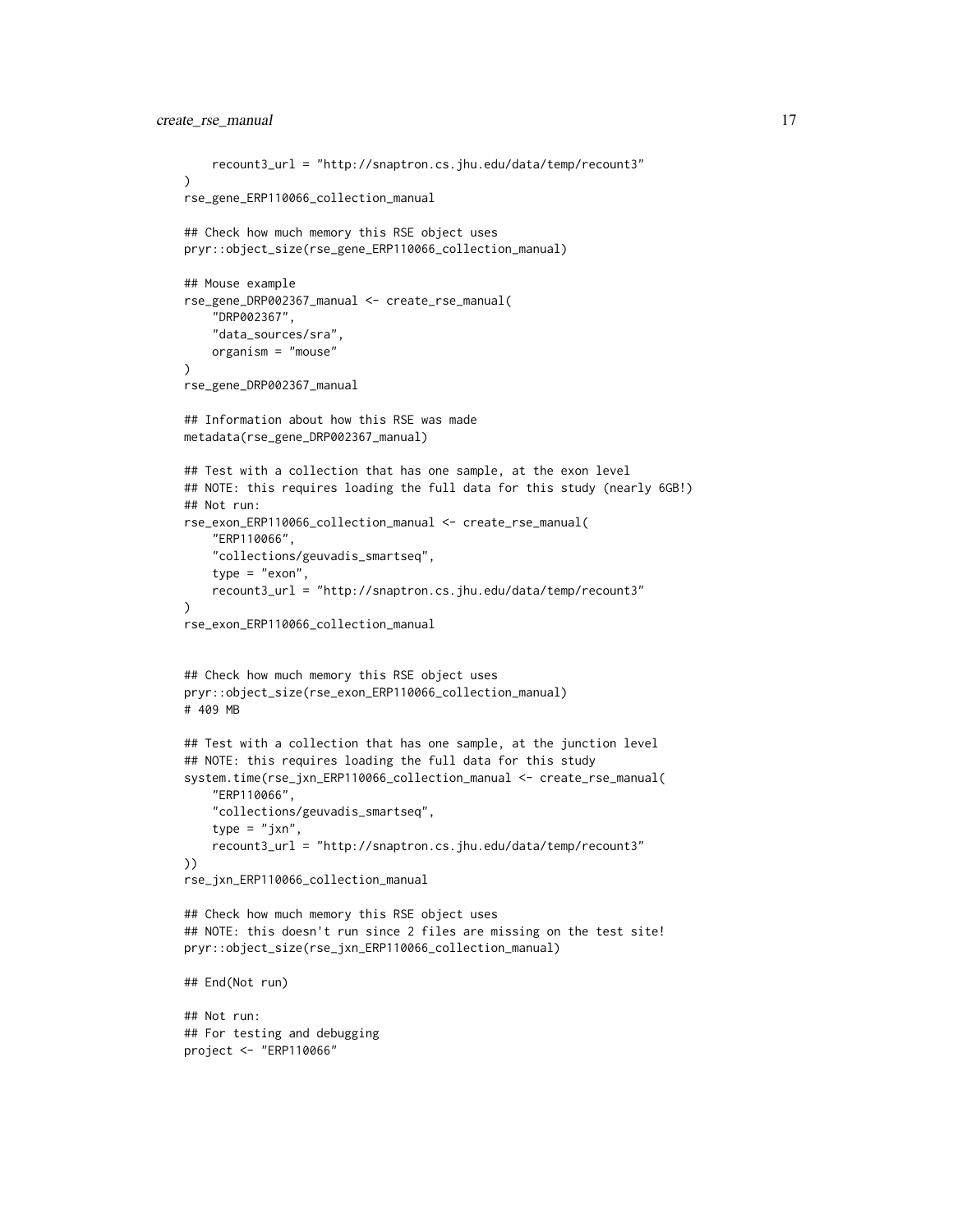```
project_home <- "collections/geuvadis_smartseq"
project <- "SRP009615"
project_home <- "data_sources/sra"
type <- "gene"
organism <- "human"
annotation <- "gencode_v26"
jxn_format <- "ALL"
bfc <- recount3_cache()
recount3_url <- "http://idies.jhu.edu/recount3/data"
verbose <- TRUE
```
## End(Not run)

expand\_sra\_attributes *Expand SRA attributes*

#### Description

This function expands the SRA attributes stored in sra.sample\_attributes variable in the colData() slot of a [RangedSummarizedExperiment-class](#page-0-0) produced by create\_rse().

#### Usage

```
expand_sra_attributes(rse)
```
#### Arguments

rse A [RangedSummarizedExperiment-class](#page-0-0) object created by create\_rse() or create\_rse\_manual().

## Details

Note that this function will work on projects available from SRA only. Furthermore, SRA attributes are project-specific. Thus, if you use this function in more than one RSE object, you won't be able to combine them easily with cbind() and will need to manually merge the colData() slots from your set of RSE files before being able to run cbind().

## Value

A [RangedSummarizedExperiment-class](#page-0-0) object with expanded metadata columns.

#### Author(s)

Andrew E Jaffe modified by Leonardo Collado-Torres.

<span id="page-17-0"></span>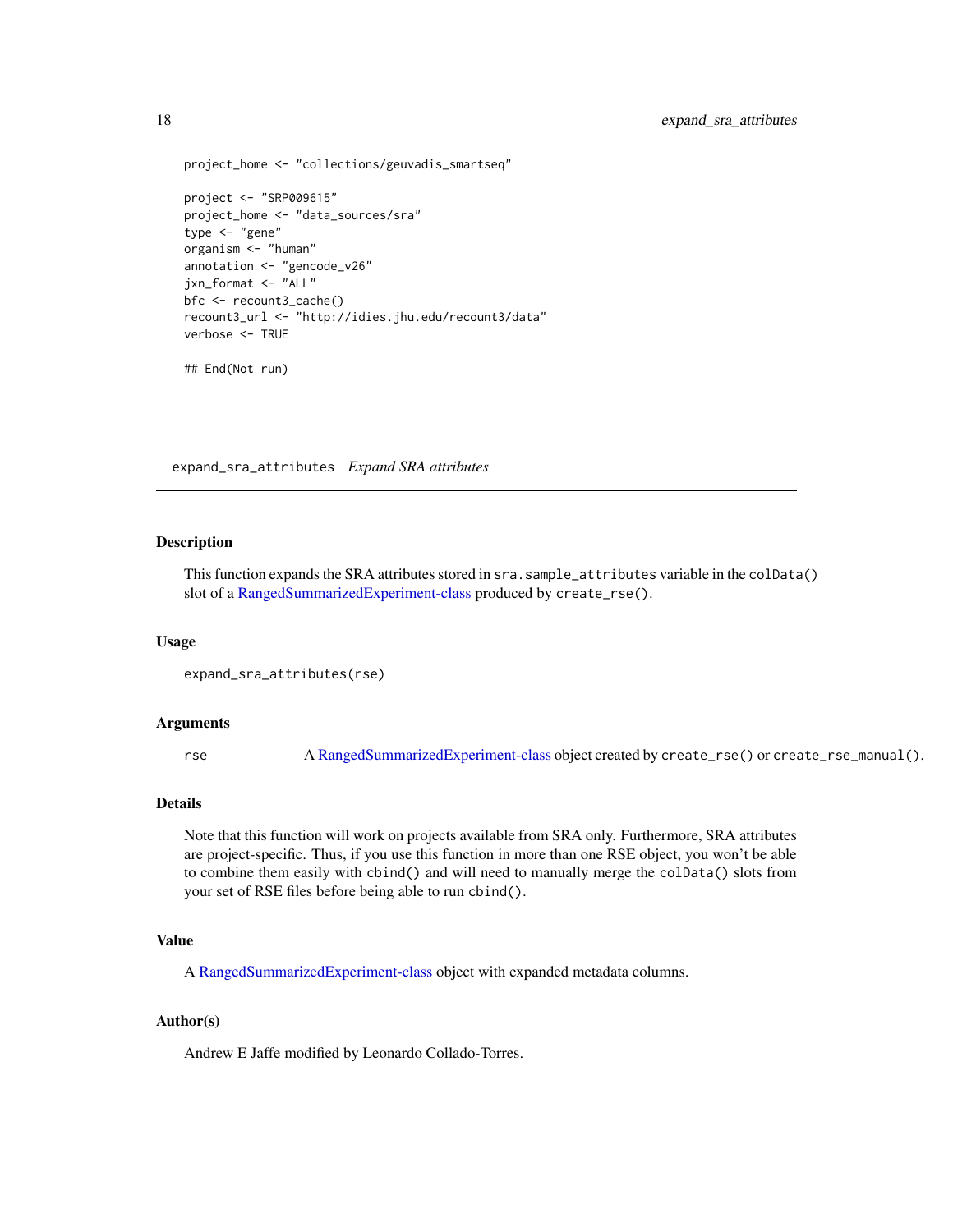## <span id="page-18-0"></span>file\_retrieve 19

#### Examples

```
## Find all available human projects
human_projects <- available_projects()
## Find the project you are interested in
proj_info <- subset(
   human_projects,
   project == "SRP009615" & project_type == "data_sources"
)
## Create a RSE object at the gene level
rse_gene_SRP009615 <- create_rse(proj_info)
## Expand the SRA attributes (see details for more information)
rse_gene_SRP009615 <- expand_sra_attributes(rse_gene_SRP009615)
```
<span id="page-18-1"></span>

file\_retrieve *Download a remote file and cache it to re-use later*

## Description

Download a remote file and cache it to re-use later

#### Usage

```
file_retrieve(
  url,
 bfc = recount3_cache(),
  verbose = getOption("recount3_verbose", TRUE)
)
```
## Arguments

| url     | A character(1) with the file URL or the actual local path in which case, it<br>won't be cached. If $length(url) > 1$ , this function will be used recursively. |
|---------|----------------------------------------------------------------------------------------------------------------------------------------------------------------|
| bfc     | A BiocFileCache-class object where the files will be cached to, typically created<br>by recount3_cache().                                                      |
| verbose | A logical (1) indicating whether to show messages with updates.                                                                                                |

## Value

A character(1) with the path to the cached file.

#### See Also

Other internal functions for accessing the recount3 data: [annotation\\_ext\(](#page-1-1)), [create\\_rse\\_manual\(](#page-14-1)), [locate\\_url\\_ann\(](#page-22-1)), [locate\\_url\(](#page-20-1)), [project\\_homes\(](#page-23-1)), [read\\_counts\(](#page-24-1)), [read\\_metadata\(](#page-26-1))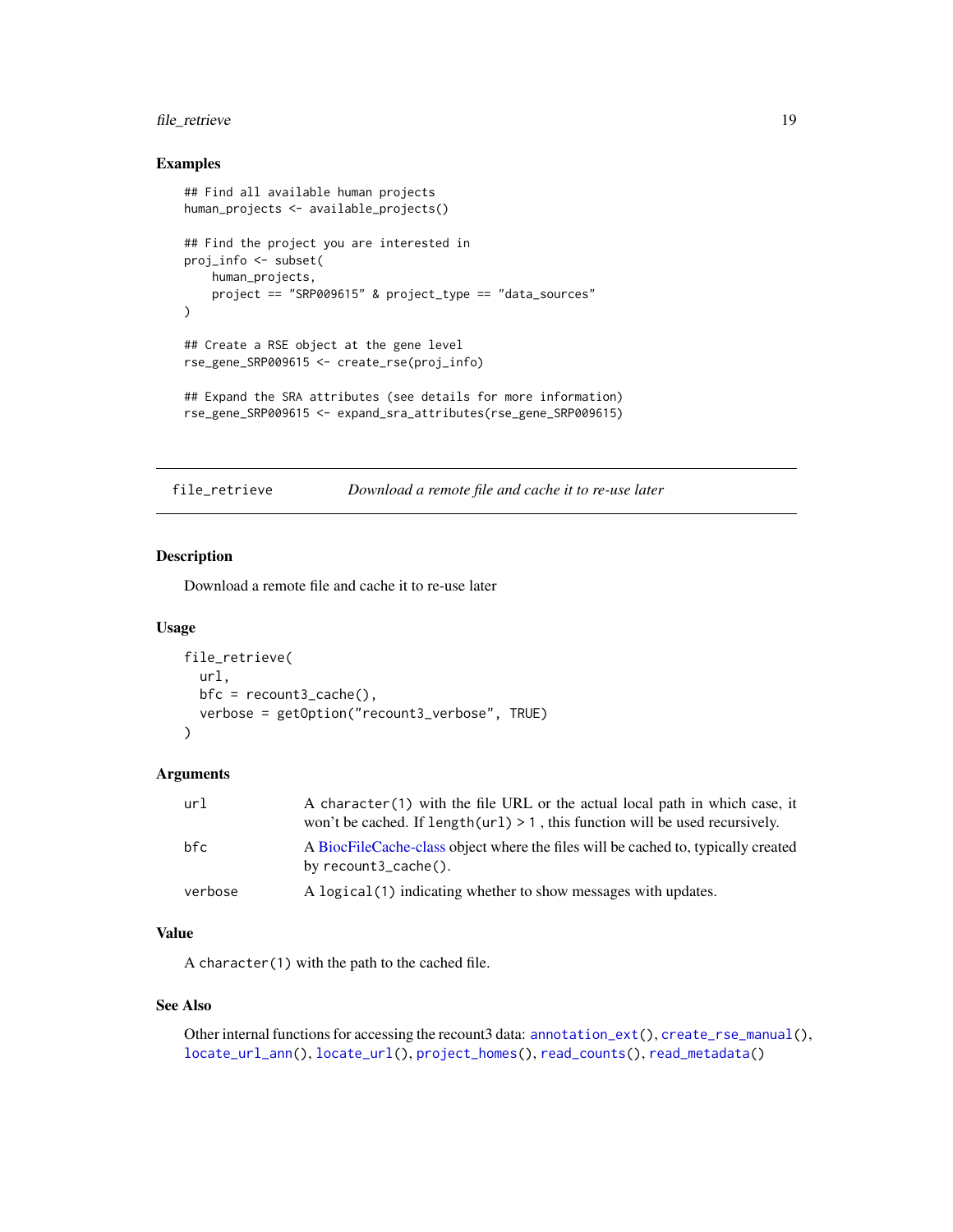## Examples

```
## Download the metadata file for project SRP009615
url_SRP009615_meta <- locate_url(
    "SRP009615",
    "data_sources/sra"
\lambdalocal_SRP009615_meta <- file_retrieve(
    url = url_SRP009615_meta
)
local_SRP009615_meta
## Download the gene counts file for project SRP009615
url_SRP009615_gene <- locate_url(
    "SRP009615",
    "data_sources/sra",
    type = "gene"
)
local_SRP009615_gene <- file_retrieve(
    url = url_SRP009615_gene
\lambdalocal_SRP009615_gene
```
<span id="page-19-1"></span>is\_paired\_end *Guess whether the samples are paired end*

## Description

Based on two alignment metrics, this function guesses the samples are paired end or not.

## Usage

```
is_paired_end(
 x,
 avg_mapped_read_length = "recount_qc.star.average_mapped_length",
 avg_read_length = "recount_seq_qc.avg_len"
\lambda
```
## Arguments

| x                      | Either a RangedSummarizedExperiment-class created by create_rse() or the<br>sample metadata created by read_metadata().                                                                  |
|------------------------|------------------------------------------------------------------------------------------------------------------------------------------------------------------------------------------|
| avg_mapped_read_length |                                                                                                                                                                                          |
|                        | A character (1) specifying the metdata column name that contains the average<br>fragment length after aligning. This is typically twice the average read length<br>for paired-end reads. |
| avg_read_length        |                                                                                                                                                                                          |
|                        | A character (1) specifying the metadata column name that contains the aver-<br>age read length prior to aligning.                                                                        |
|                        |                                                                                                                                                                                          |

<span id="page-19-0"></span>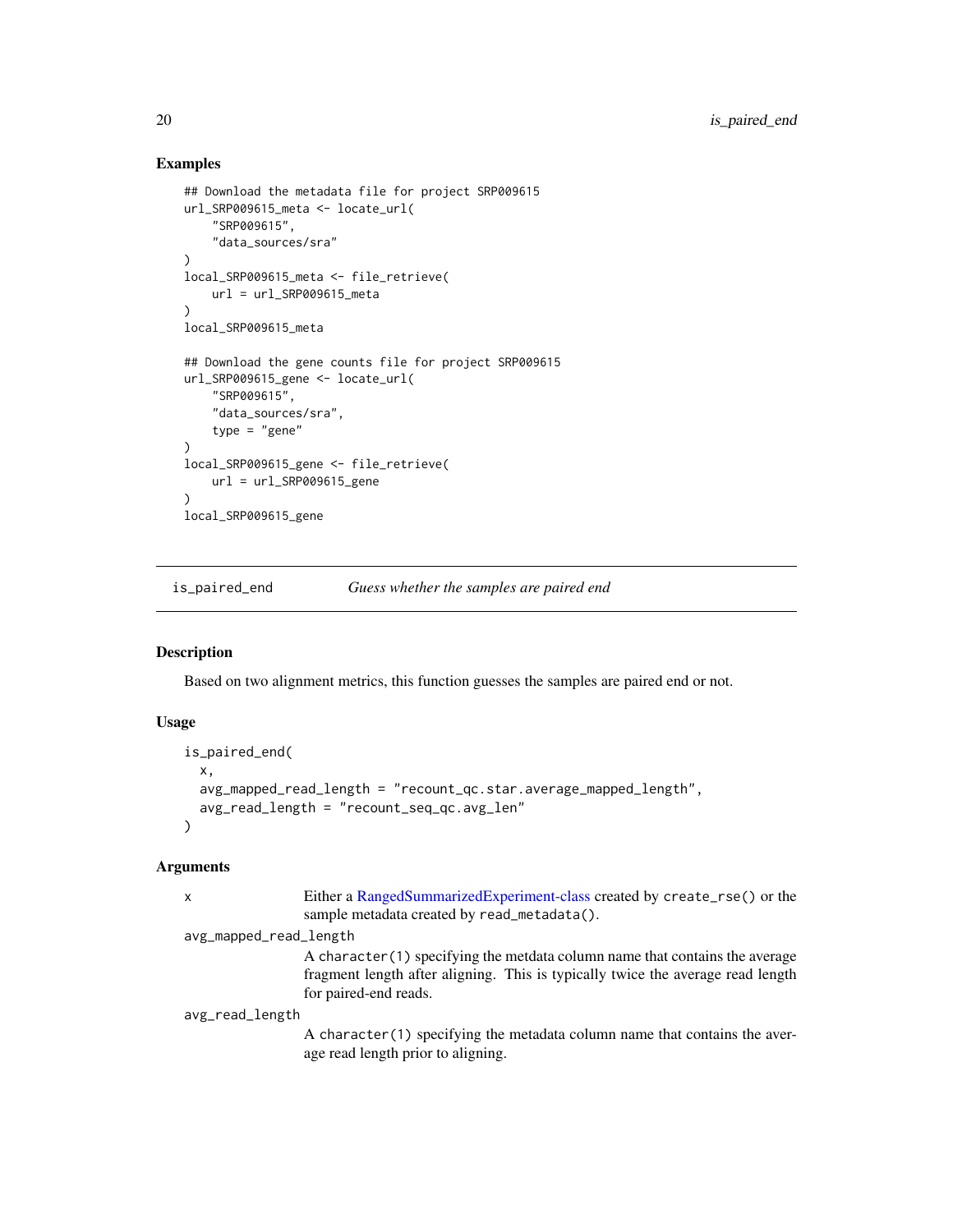#### <span id="page-20-0"></span>locate\_url 21

## Value

A logical() vector specifying whether each sample was likely paired-end or not.

#### See Also

Other count transformation functions: [compute\\_read\\_counts\(](#page-6-1)), [compute\\_scale\\_factors\(](#page-7-1)), [transform\\_counts\(](#page-30-1))

## Examples

```
## Download the metadata for SRP009615, a single-end study
SRP009615_meta <- read_metadata(
   metadata_files = file_retrieve(
        locate_url(
            "SRP009615",
            "data_sources/sra",
        )
   )
)
## Are the samples paired end?
is_paired_end(SRP009615_meta)
## Download the metadata for DRP000499, a paired-end study
DRP000499_meta <- read_metadata(
   metadata_files = file_retrieve(
       locate_url(
            "DRP000499",
            "data_sources/sra",
        )
   )
)
is_paired_end(DRP000499_meta)
```
<span id="page-20-1"></span>

locate\_url *Construct the URL to access a particular* recount3 *file*

#### Description

Given an organism of interest, this function constructs the URL for accessing one of the output files from the recount3 project. You can then download the file using file\_retrieve().

## Usage

```
locate_url(
 project,
 project_home = project_homes(organism = organism, recount3_url = recount3_url),
  type = c("metadata", "gene", "exon", "jxn", "bw"),
 organism = c("human", "mouse"),
  sample = NULL,
```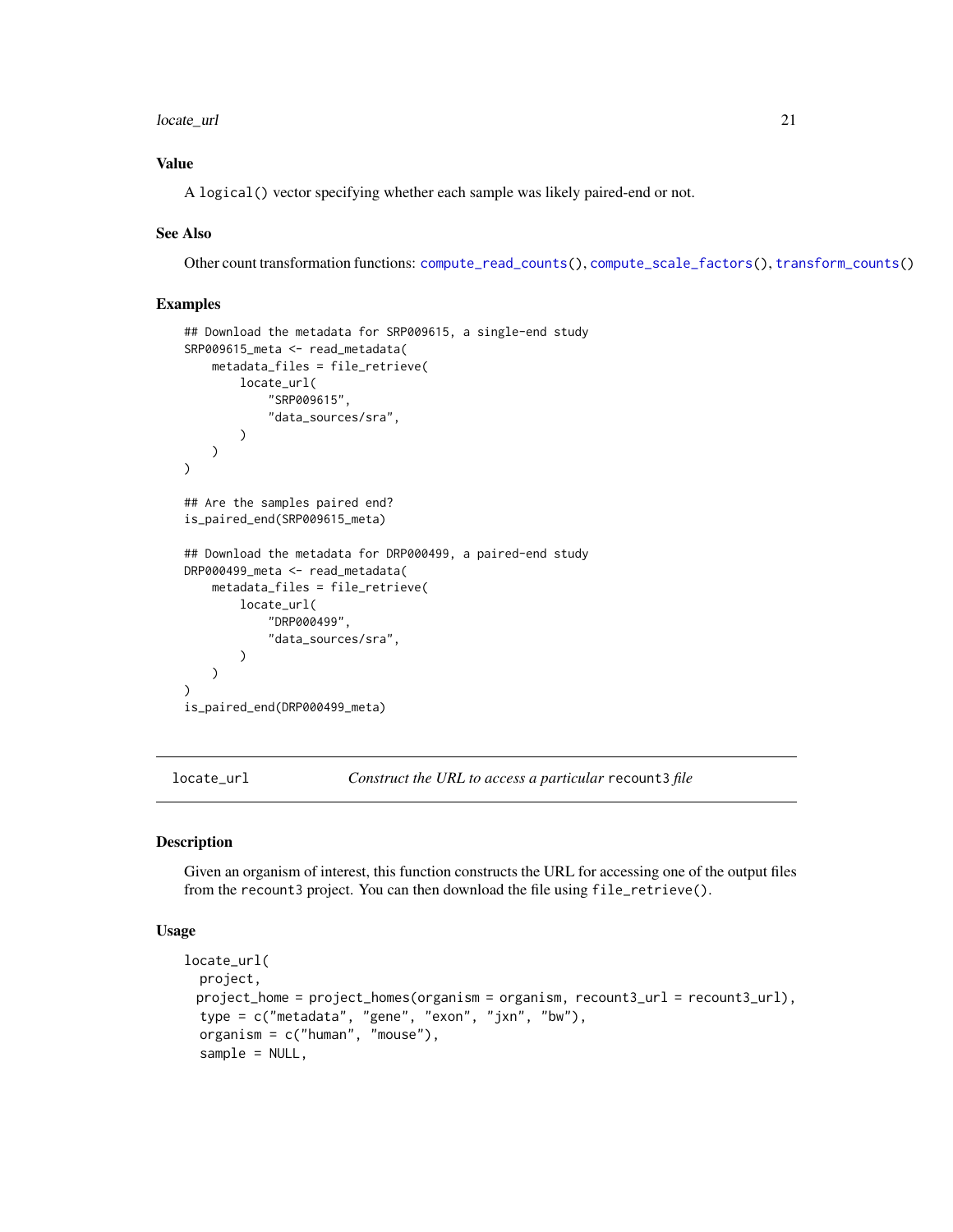```
annotation = annotation_options(organism),
  jxn_format = c("ALL", "UNIQUE"),
  recount3_url = getOption("recount3_url", "http://duffel.rail.bio/recount3")
\lambda
```
## Arguments

| project      | A character $(1)$ with the ID for a given study.                                                                                                                                                                                               |
|--------------|------------------------------------------------------------------------------------------------------------------------------------------------------------------------------------------------------------------------------------------------|
| project_home | A character (1) with the home directory for the project. You can find these<br>using $project_homes()$ .                                                                                                                                       |
| type         | A character(1) specifying whether you want to access gene counts, exon<br>counts, exon-exon junctions or base-pair BigWig coverage files (one per sample).                                                                                     |
| organism     | A character (1) specifying which organism you want to download data from.<br>Supported options are "human" or "mouse".                                                                                                                         |
| sample       | A character () vector with the sample $ID(s)$ you want to download.                                                                                                                                                                            |
| annotation   | A character(1) specifying which annotation you want to download. Only<br>used when type is either gene or exon.                                                                                                                                |
| jxn_format   | A character(1) specifying whether the exon-exon junction files are derived<br>from all the reads (ALL) or only the uniquely mapping read counts (UNIQUE).<br>Note that UNIQUE is only available for some projects: GTEx and TCGA for<br>human. |
| recount3_url | A character(1) specifying the home URL for recount 3 or a local directory<br>where you have mirrored recount3.                                                                                                                                 |

## Value

A character() with the URL(s) for the file(s) of interest.

## See Also

Other internal functions for accessing the recount3 data: [annotation\\_ext\(](#page-1-1)), [create\\_rse\\_manual\(](#page-14-1)), [file\\_retrieve\(](#page-18-1)), [locate\\_url\\_ann\(](#page-22-1)), [project\\_homes\(](#page-23-1)), [read\\_counts\(](#page-24-1)), [read\\_metadata\(](#page-26-1))

```
## Example for metadata files from a project from SRA
locate_url(
    "SRP009615",
    "data_sources/sra"
\mathcal{L}## Example for metadata files from a project that is part of a collection
locate_url(
    "ERP110066",
    "collections/geuvadis_smartseq",
    recount3_url = "http://snaptron.cs.jhu.edu/data/temp/recount3"
\mathcal{L}
```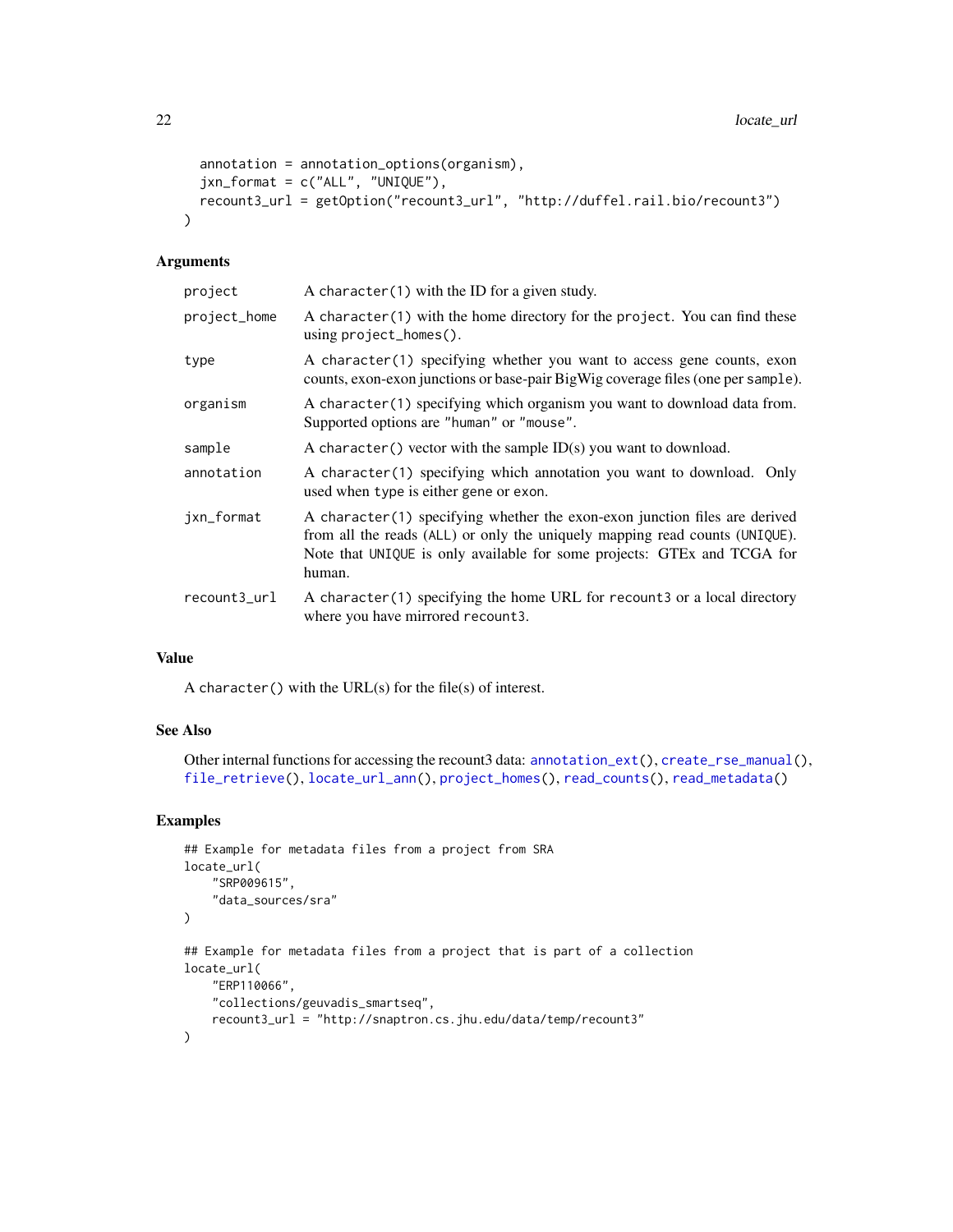```
## Example for a BigWig file
locate_url(
    "SRP009615",
    "data_sources/sra",
    "bw",
    "human",
    "SRR387777"
\mathcal{L}## Locate example gene count files
locate_url(
    "SRP009615",
    "data_sources/sra",
    "gene"
\mathcal{L}locate_url(
    "SRP009615",
    "data_sources/sra",
    "gene",
    annotation = "refseq"
)
## Example for a gene count file from a project that is part of a collection
locate_url(
    "ERP110066",
    "collections/geuvadis_smartseq",
    "gene",
    recount3_url = "http://snaptron.cs.jhu.edu/data/temp/recount3"
)
## Locate example junction files
locate_url(
    "SRP009615",
    "data_sources/sra",
    "jxn"
\mathcal{L}## Example for metadata files from a project from SRA
locate_url(
    "ERP001942",
    "data_sources/sra"
)
```
<span id="page-22-1"></span>locate\_url\_ann *Construct the URL to a recount3 annotation file*

#### Description

Given a expression feature type, organism and annotation, this function constructs the URL (or file path) to access a recount3 annotation file. This function is used by create\_rse\_manual().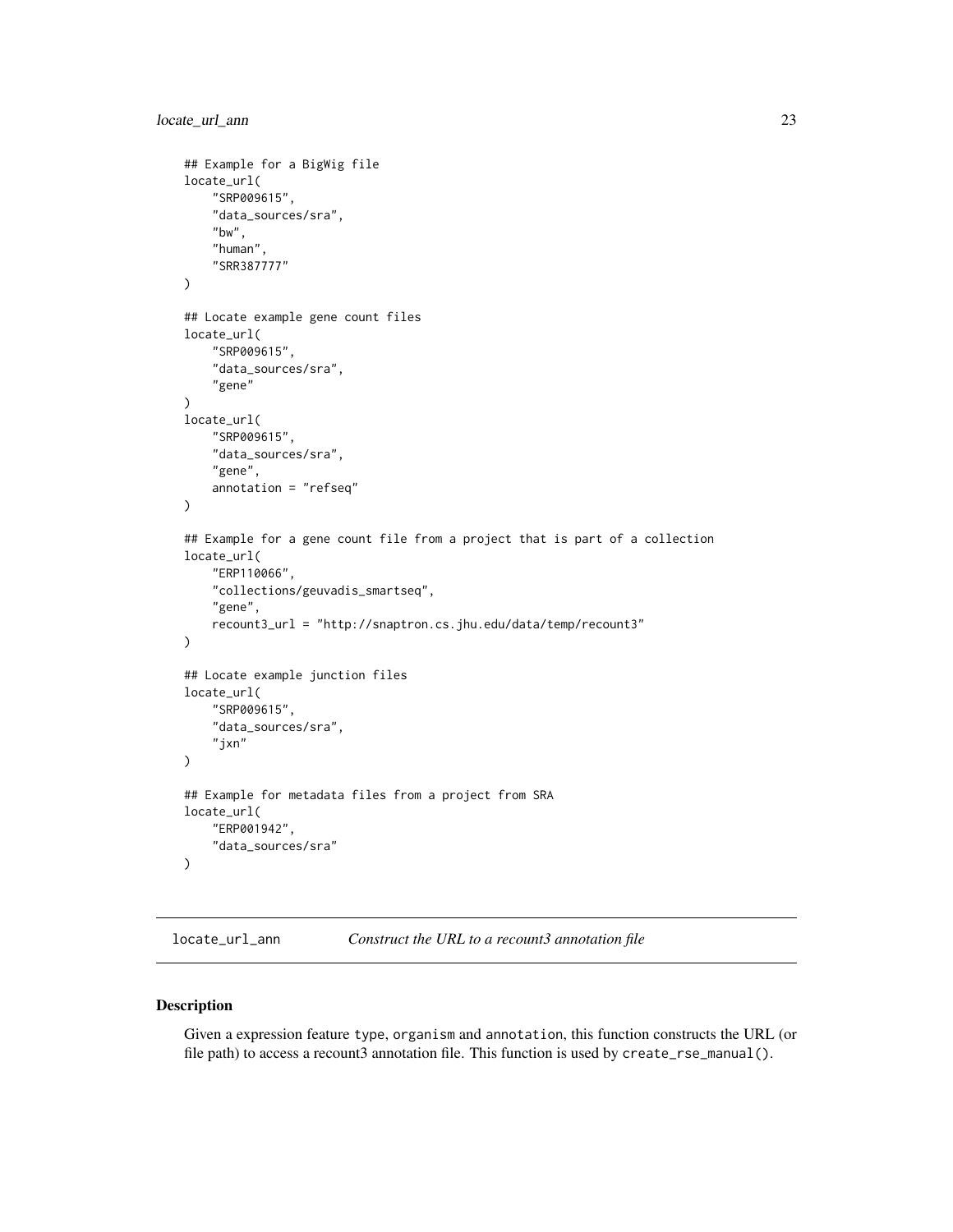## Usage

```
locate_url_ann(
 type = c("gene", "exon"),organism = c("human", "mouse"),
 annotation = annotation_options(organism),
 recount3_url = getOption("recount3_url", "http://duffel.rail.bio/recount3")
)
```
## Arguments

| type         | A character (1) specifying whether you want to access gene counts or exon<br>data.                                    |
|--------------|-----------------------------------------------------------------------------------------------------------------------|
| organism     | A character(1) specifying which organism you want to download data from.<br>Supported options are "human" or "mouse". |
| annotation   | A character(1) specifying which annotation you want to download. Only<br>used when type is either gene or exon.       |
| recount3_url | A character(1) specifying the home URL for recount 3 or a local directory<br>where you have mirrored recount3.        |

## Value

A character(1) with the URL (or file path) to access the recount3 annotation file.

#### See Also

Other internal functions for accessing the recount3 data: [annotation\\_ext\(](#page-1-1)), [create\\_rse\\_manual\(](#page-14-1)), [file\\_retrieve\(](#page-18-1)), [locate\\_url\(](#page-20-1)), [project\\_homes\(](#page-23-1)), [read\\_counts\(](#page-24-1)), [read\\_metadata\(](#page-26-1))

## Examples

locate\_url\_ann() locate\_url\_ann(organism = "mouse")

<span id="page-23-1"></span>project\_homes *Find available project home options*

## Description

This function finds the home for a given project (study) of interest based on the organism and the home\_type.

## Usage

```
project_homes(
 organism = c("human", "mouse"),
  recount3_url = getOption("recount3_url", "http://duffel.rail.bio/recount3")
)
```
<span id="page-23-0"></span>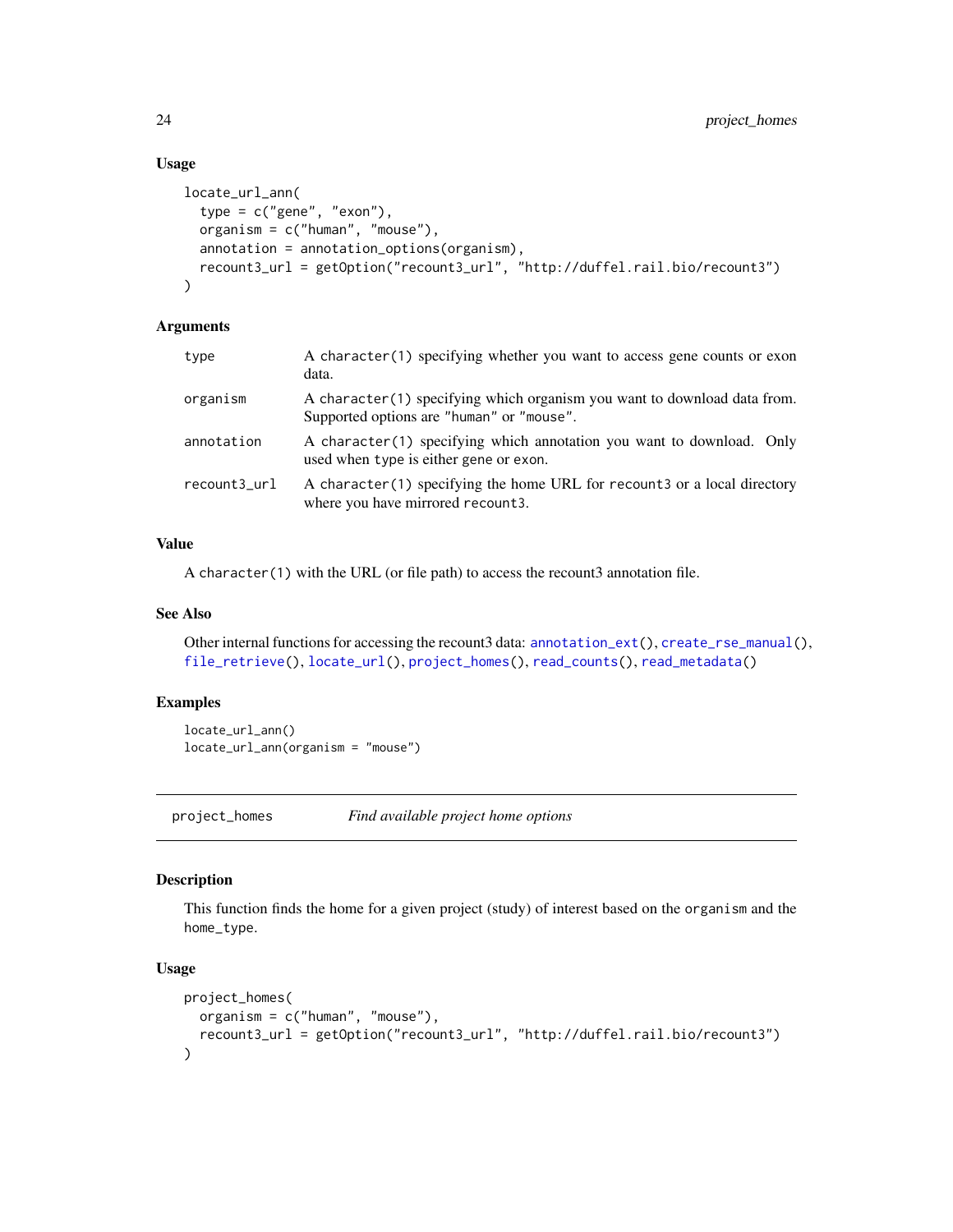## <span id="page-24-0"></span>read\_counts 25

#### Arguments

| organism     | A character(1) specifying which organism you want to download data from.<br>Supported options are "human" or "mouse". |
|--------------|-----------------------------------------------------------------------------------------------------------------------|
| recount3_url | A character(1) specifying the home URL for recount 3 or a local directory<br>where you have mirrored recount 3.       |

## Details

By default it reads a small text file from recount3\_url/organism/homes\_index using readLines(). This text file should contain each possible project home per line. See [http://duffel.rail.bio/](http://duffel.rail.bio/recount3/human/homes_index) [recount3/human/homes\\_index](http://duffel.rail.bio/recount3/human/homes_index) for an example.

## Value

A character() vector with the available project\_home options.

## See Also

Other internal functions for accessing the recount3 data: [annotation\\_ext\(](#page-1-1)), [create\\_rse\\_manual\(](#page-14-1)), [file\\_retrieve\(](#page-18-1)), [locate\\_url\\_ann\(](#page-22-1)), [locate\\_url\(](#page-20-1)), [read\\_counts\(](#page-24-1)), [read\\_metadata\(](#page-26-1))

#### Examples

```
## List the different available `project_home` options for the default
## arguments
project_homes("human")
project_homes("mouse")
## Test files
project_homes("human",
    recount3_url = "http://snaptron.cs.jhu.edu/data/temp/recount3"
)
```
<span id="page-24-1"></span>read\_counts *Read a counts file*

## Description

This function reads in a recount3 gene or gexon counts file into R. You can first locate the file using locate\_url() then download it to your computer using file\_retrieve().

#### Usage

```
read_counts(counts_file, samples = NULL)
```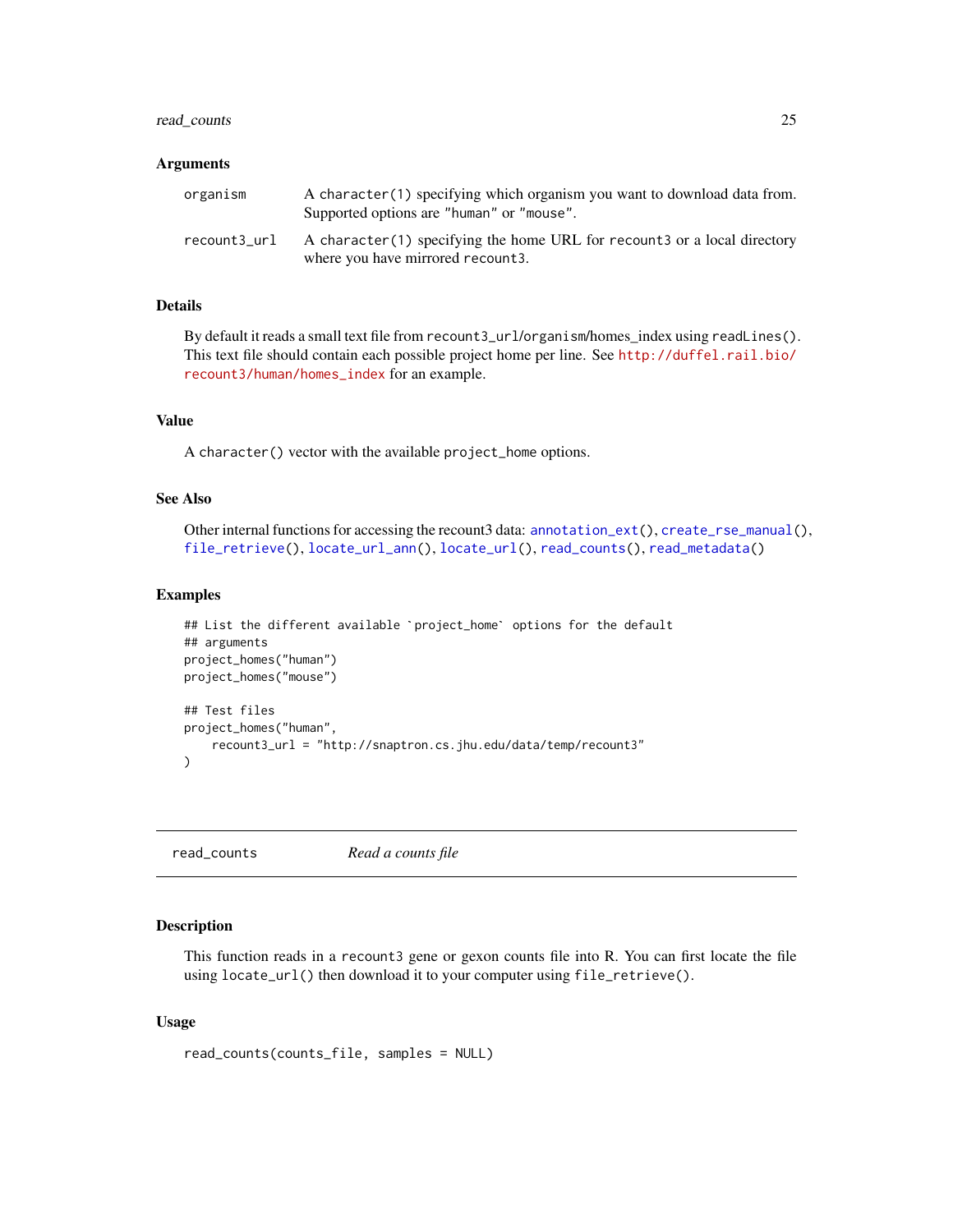#### <span id="page-25-0"></span>Arguments

| counts file | A character (1) with the local path to a recount 3 counts file.            |
|-------------|----------------------------------------------------------------------------|
| samples     | A character() with external id sample IDs to read in. When NULL (default), |
|             | all samples will be read in. This argument is used by create_rse_manual(). |

#### Value

A data.frame() with sample IDs as the column names.

## References

<https://doi.org/10.12688/f1000research.12223.1> for details on the base-pair coverage counts used in recount2 and recount3.

## See Also

Other internal functions for accessing the recount3 data: [annotation\\_ext\(](#page-1-1)), [create\\_rse\\_manual\(](#page-14-1)), [file\\_retrieve\(](#page-18-1)), [locate\\_url\\_ann\(](#page-22-1)), [locate\\_url\(](#page-20-1)), [project\\_homes\(](#page-23-1)), [read\\_metadata\(](#page-26-1))

```
## Download the gene counts file for project SRP009615
url_SRP009615_gene <- locate_url(
    "SRP009615",
    "data_sources/sra",
    type = "gene"
\lambdalocal_SRP009615_gene <- file_retrieve(url = url_SRP009615_gene)
## Read the gene counts, take about 3 seconds
system.time(SRP009615_gene_counts <- read_counts(local_SRP009615_gene))
dim(SRP009615_gene_counts)
## Explore the top left corner
SRP009615_gene_counts[seq_len(6), seq_len(6)]
## Explore the first 6 samples.
summary(SRP009615_gene_counts[, seq_len(6)])
## Note that the count units are in
## base-pair coverage counts just like in the recount2 project.
## See https://doi.org/10.12688/f1000research.12223.1 for more details
## about this type of counts.
## They can be converted to reads per 40 million reads, RPKM and other
## counts. This is more easily done once assembled into a
## RangedSummarizedExperiment object.
## Locate and retrieve an exon counts file
local_SRP009615_exon <- file_retrieve(
   locate_url(
        "SRP009615",
```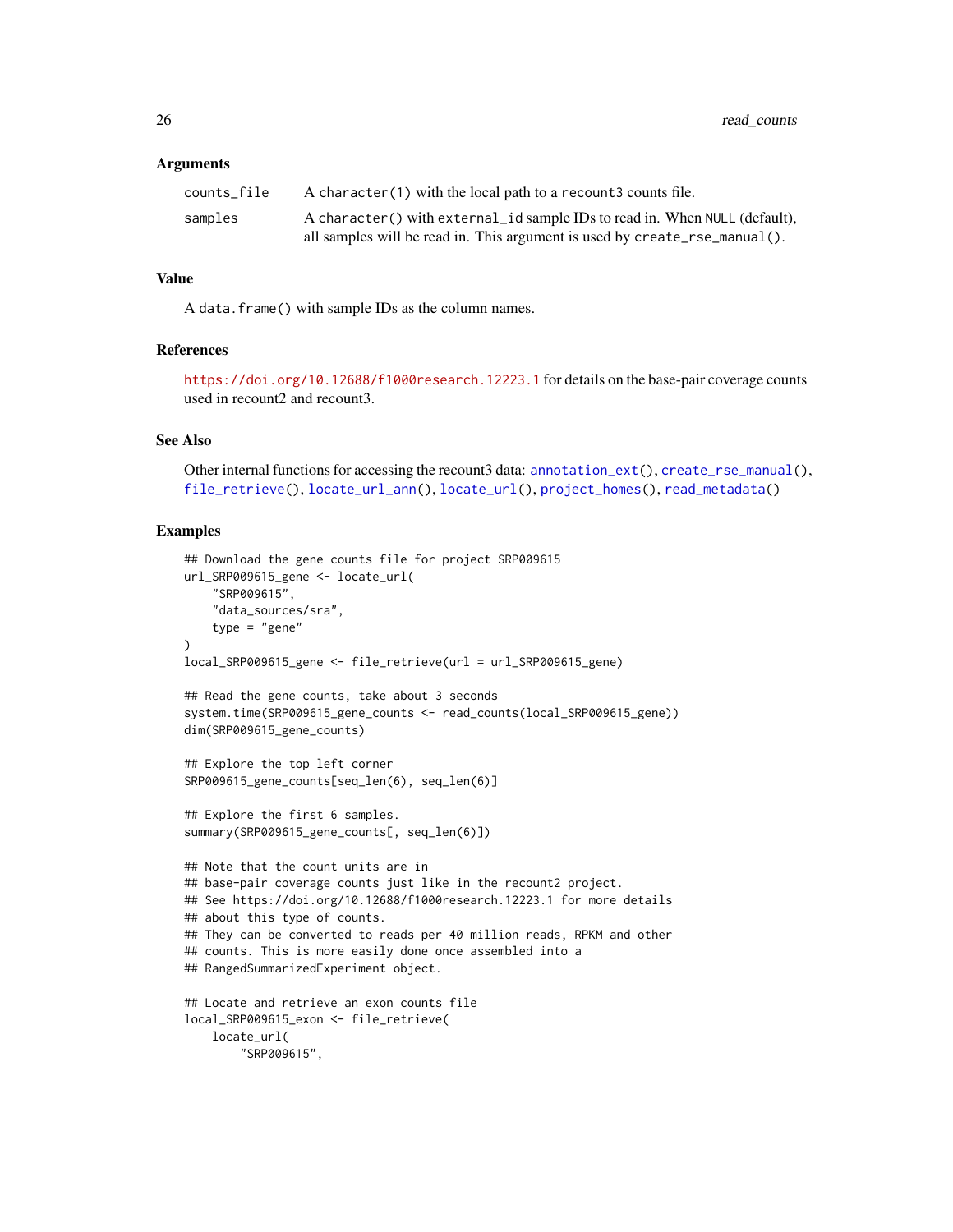## <span id="page-26-0"></span>read\_metadata 27

```
"data_sources/sra",
        type = "exon"
   )
)
local_SRP009615_exon
## Read the exon counts, takes about 50-60 seconds
system.time(
   SRP009615_exon_counts <- read_counts(
        local_SRP009615_exon
    )
)
dim(SRP009615_exon_counts)
pryr::object_size(SRP009615_exon_counts)
## Explore the top left corner
SRP009615_exon_counts[seq_len(6), seq_len(6)]
## Explore the first 6 samples.
summary(SRP009615_exon_counts[, seq_len(6)])
```
<span id="page-26-1"></span>read\_metadata *Read the metadata files*

#### Description

This function reads in the recount3 metadata files into R. You can first locate the files using locate\_url() then download it to your computer using file\_retrieve().

## Usage

```
read_metadata(metadata_files)
```
#### Arguments

metadata\_files A character() with the local path to recount3 metadata files.

## Value

A data.frame() with all lower case column names for the sample metadata.

## See Also

Other internal functions for accessing the recount3 data: [annotation\\_ext\(](#page-1-1)), [create\\_rse\\_manual\(](#page-14-1)), [file\\_retrieve\(](#page-18-1)), [locate\\_url\\_ann\(](#page-22-1)), [locate\\_url\(](#page-20-1)), [project\\_homes\(](#page-23-1)), [read\\_counts\(](#page-24-1))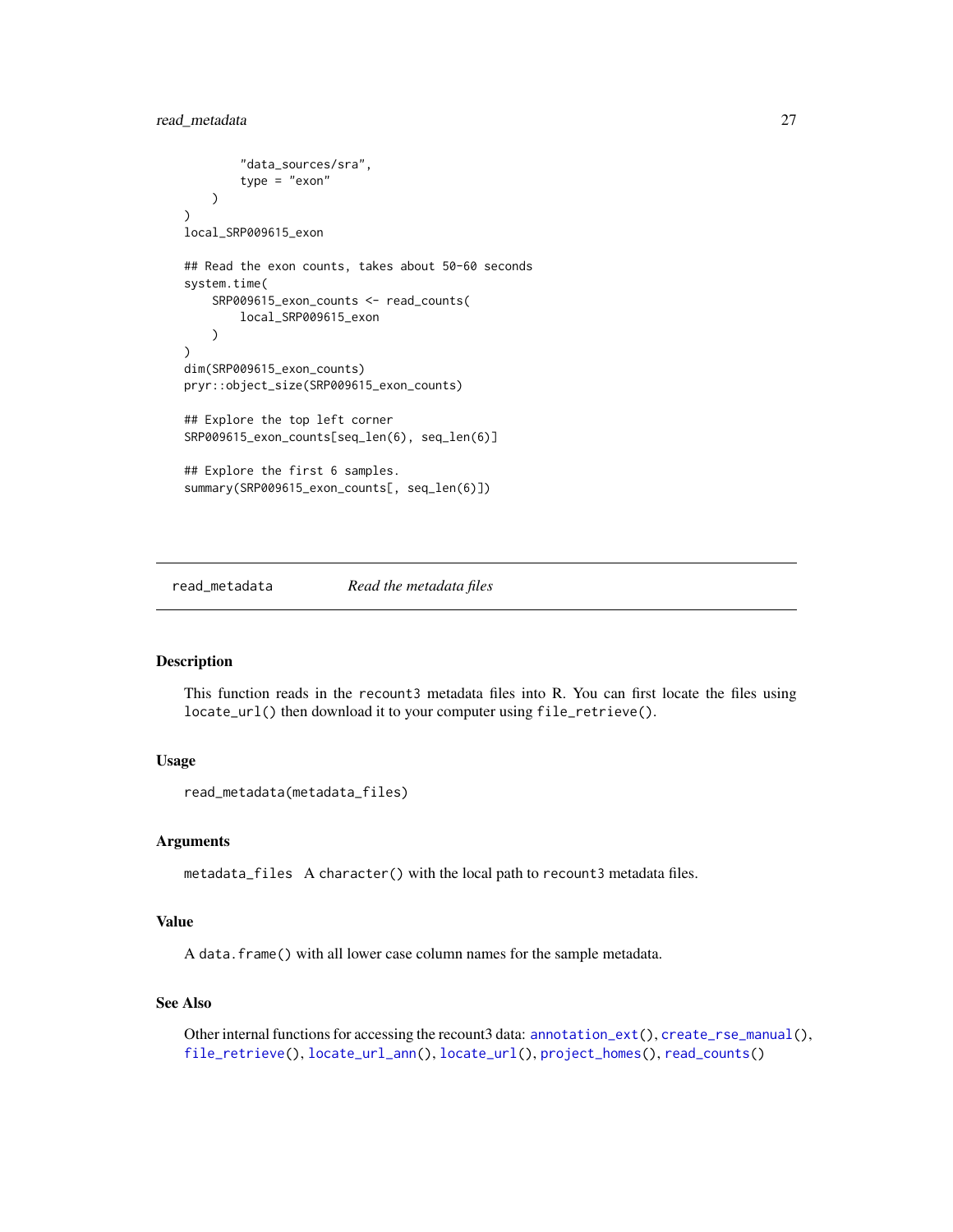```
## Download the metadata files for project ERP110066
url_ERP110066_meta <- locate_url(
    "ERP110066",
    "data_sources/sra"
\lambdalocal_ERP110066_meta <- file_retrieve(
    url = url\_ERP110066 _meta
\lambda## Read the metadata
ERP110066_meta <- read_metadata(local_ERP110066_meta)
dim(ERP110066_meta)
colnames(ERP110066_meta)
## Read the metadata files for a project in a collection
## Note: using the test files since I can't access collections right now
## for this collection
ERP110066_collection_meta <- read_metadata(
    metadata_files = file_retrieve(
        locate_url(
            "ERP110066",
            "collections/geuvadis_smartseq",
            recount3_url = "http://snaptron.cs.jhu.edu/data/temp/recount3"
        )
   )
)
dim(ERP110066_collection_meta)
## New columns for this collection
colnames(ERP110066_collection_meta)[!colnames(ERP110066_collection_meta) %in% colnames(ERP110066_meta)]
## Read the metadata for a mouse project
DRP002367_meta <- read_metadata(
   metadata_files = file_retrieve(
        locate_url("DRP002367", "data_sources/sra", organism = "mouse")
    )
)
dim(DRP002367_meta)
## Locate and read the GTEx bladder metadata
gtex_bladder_meta <- read_metadata(
    file_retrieve(
        locate_url("BLADDER", "data_sources/gtex")
   )
\lambdadim(gtex_bladder_meta)
colnames(gtex_bladder_meta)
```
<span id="page-27-1"></span>

<span id="page-27-0"></span>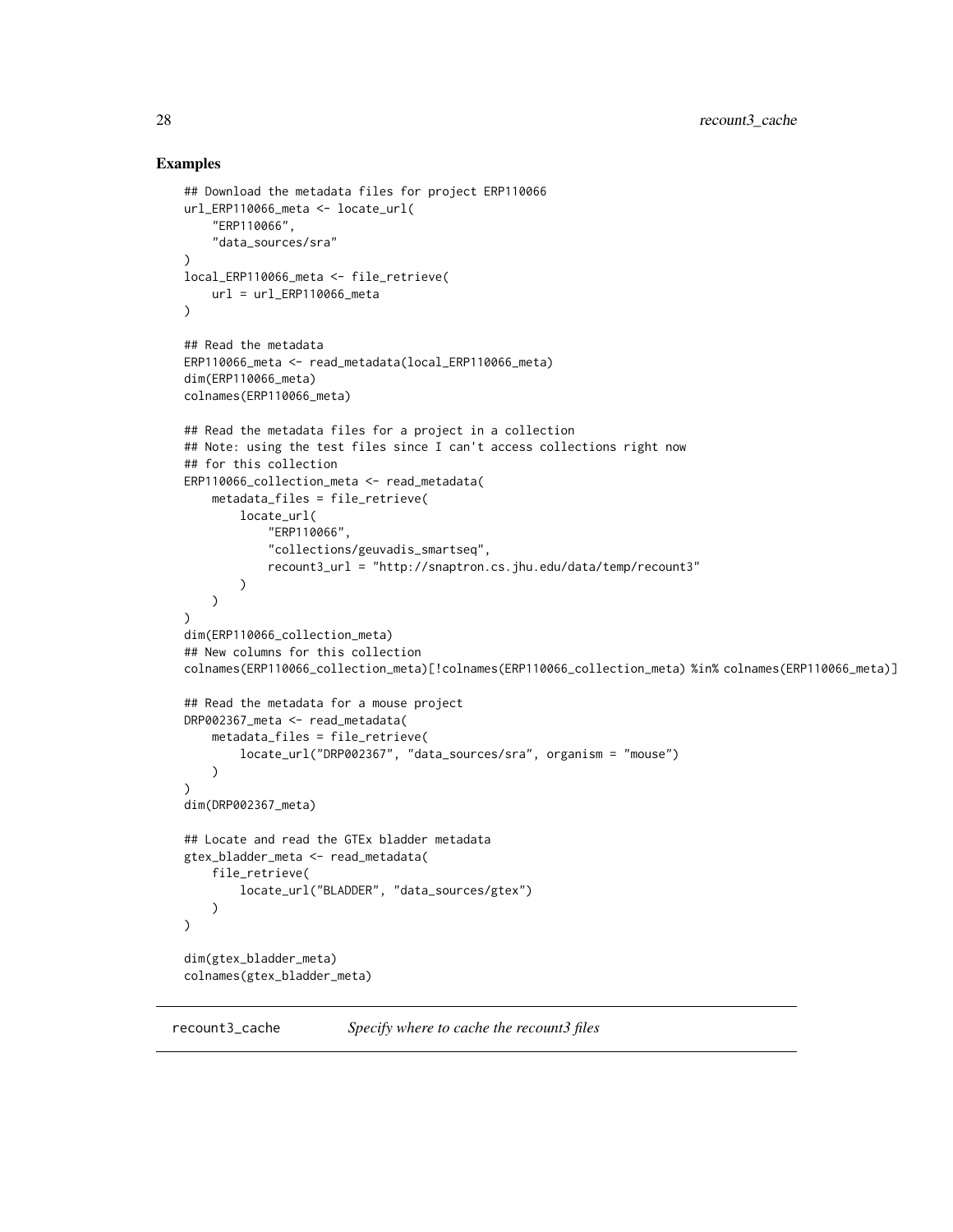#### <span id="page-28-0"></span>Description

This function allows you to specify where the recount3 files will be cached to. It is powered by [BiocFileCache-class.](#page-0-0)

#### Usage

```
recount3_cache(cache_dir = getOption("recount3_cache", NULL))
```
#### Arguments

| cache dir | A character (1) specifying the directory that will be used for caching the data. |
|-----------|----------------------------------------------------------------------------------|
|           | If NULL a sensible default location will be used.                                |

## Value

A [BiocFileCache-class](#page-0-0) object where the recount3 files will be cached to.

#### See Also

Other recount3 cache functions: [recount3\\_cache\\_files\(](#page-28-1)), [recount3\\_cache\\_rm\(](#page-29-1))

#### Examples

## Locate the recount3 cache default directory recount3\_cache()

<span id="page-28-1"></span>recount3\_cache\_files *Locate recount3 cached files*

## Description

This function returns the list of URLs of the recount3 files you have stored in your recount3\_cache().

## Usage

```
recount3_cache_files(bfc = recount3_cache())
```
## Arguments

bfc A [BiocFileCache-class](#page-0-0) object where the files will be cached to, typically created by recount3\_cache().

## Value

A character() with the URLs of the recount3 files you have downloaded.

## See Also

Other recount3 cache functions: [recount3\\_cache\\_rm\(](#page-29-1)), [recount3\\_cache\(](#page-27-1))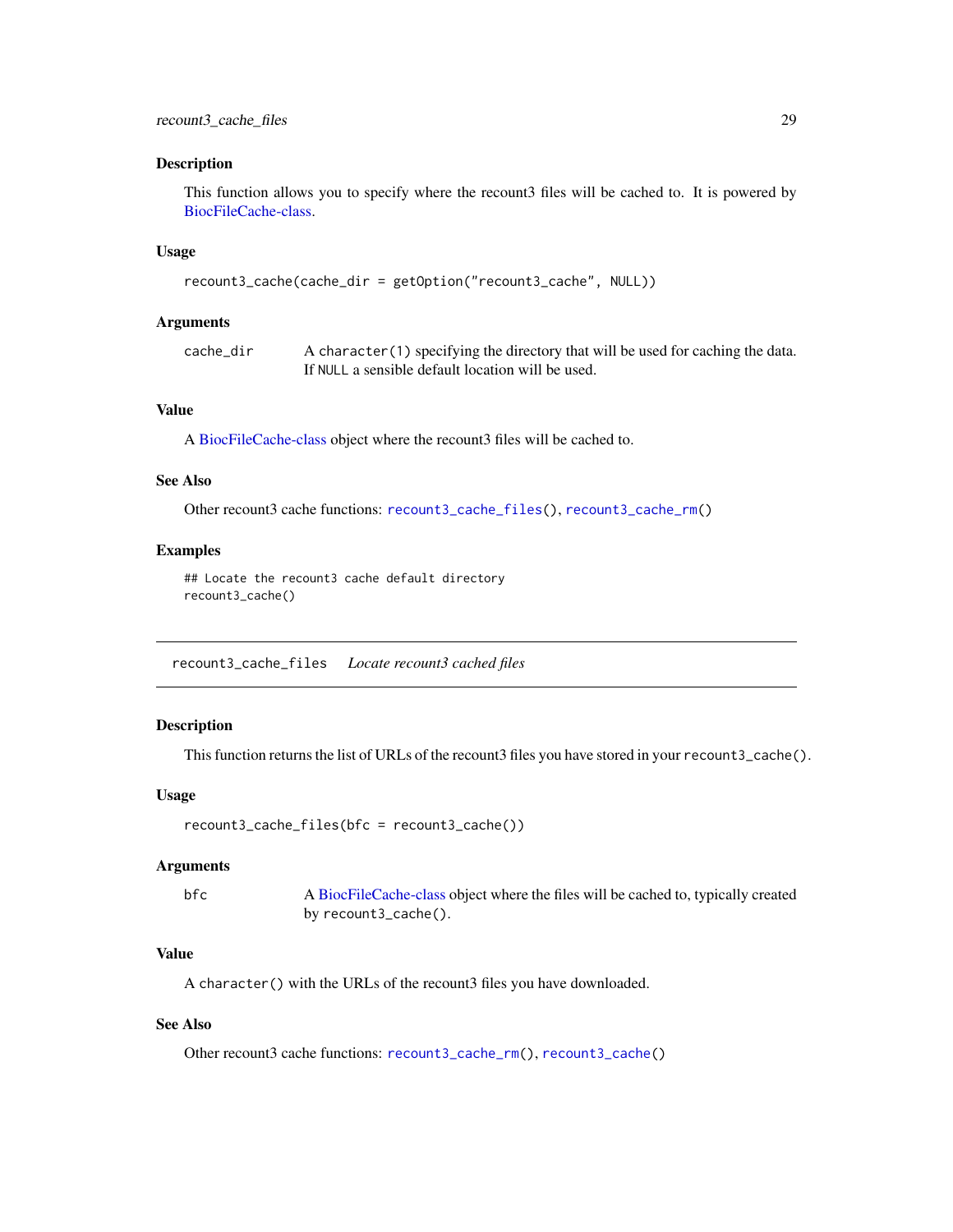## Examples

```
## List the URLs you have downloaded
recount3_cache_files()
```
<span id="page-29-1"></span>recount3\_cache\_rm *Remove recount3 cached files*

#### Description

This function removes the recount3 files you have stored in your recount3\_cache().

## Usage

```
recount3_cache_rm(bfc = recount3_cache())
```
## Arguments

bfc A [BiocFileCache-class](#page-0-0) object where the files will be cached to, typically created by recount3\_cache().

## Value

A character(0) if the removal of files was successful.

## See Also

Other recount3 cache functions: [recount3\\_cache\\_files\(](#page-28-1)), [recount3\\_cache\(](#page-27-1))

## Examples

```
## List the URLs you have downloaded
recount3_cache_files()
## Not run:
## Now delete the cached files
recount3_cache_rm()
## List againt your recount3 files (should be empty)
recount3_cache_files()
```
## End(Not run)

<span id="page-29-0"></span>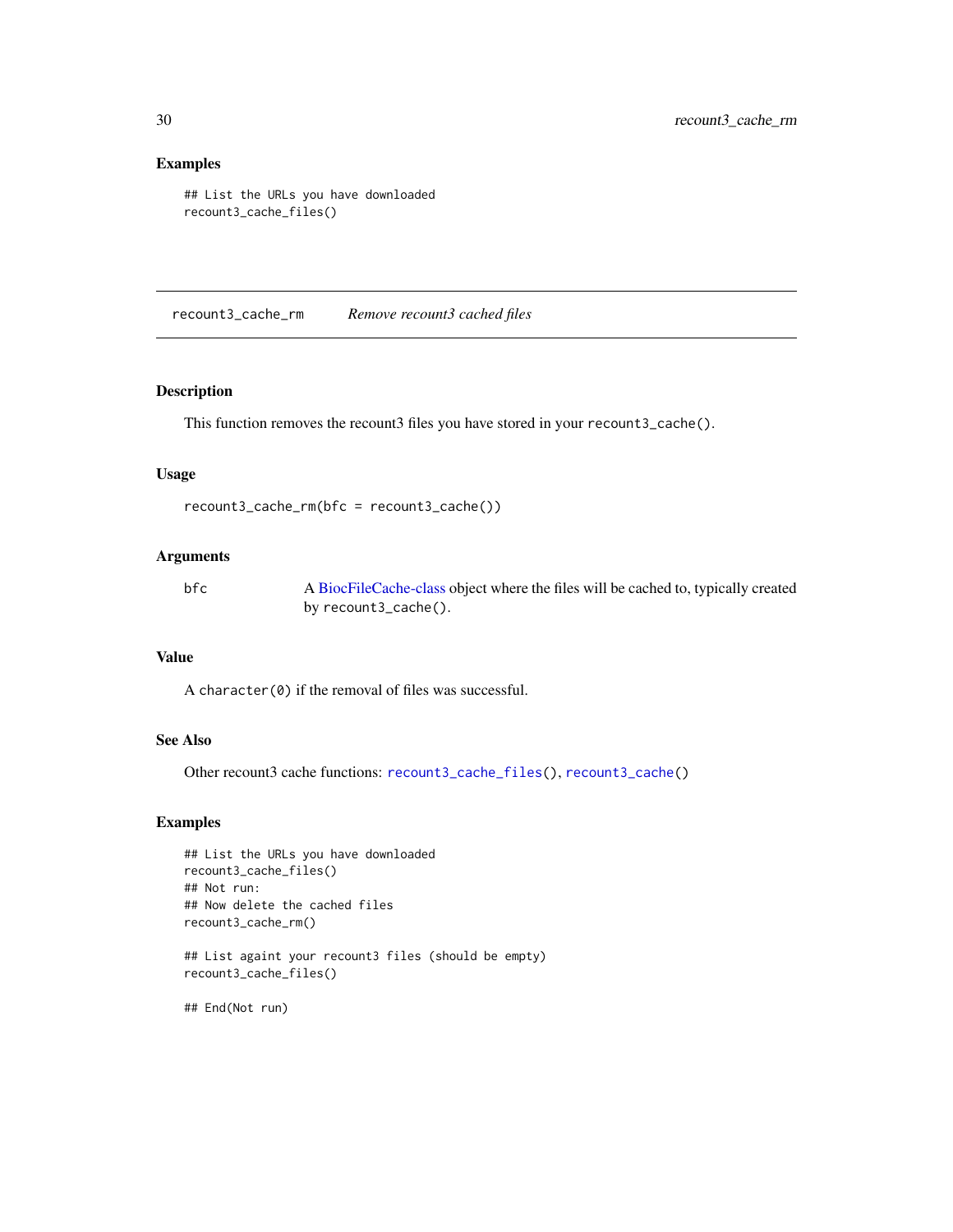<span id="page-30-1"></span><span id="page-30-0"></span>

#### Description

In preparation for a differential expression analysis, you will have to choose how to scale the raw counts provided by the recount3 project. These raw counts are similar to those provided by the recount2 project, except that they were generated with a different aligner and a modified counting approach. The raw coverage counts for recount2 are described with illustrative figures at [https:](https://doi.org/10.12688/f1000research.12223.1) [//doi.org/10.12688/f1000research.12223.1](https://doi.org/10.12688/f1000research.12223.1). Note that the raw counts are the sum of the base level coverage so you have to take into account the total base-pair coverage for the given sample (default option) by using the area under the coverage (AUC), or alternatively use the mapped read lengths. You might want to do some further scaling to take into account the gene or exon lengths. If you prefer to calculate read counts without scaling check the function compute\_read\_counts().

#### Usage

```
transform_counts(
  rse,
  by = c("auc", "mapped_reads"),
  targetSize = 4e+07,
 L = 100.
  round = TRUE,
  ...
)
```
#### Arguments

| rse        | A RangedSummarizedExperiment-class created by create_rse().                                                                                                                                                                                                                                                                                                              |
|------------|--------------------------------------------------------------------------------------------------------------------------------------------------------------------------------------------------------------------------------------------------------------------------------------------------------------------------------------------------------------------------|
| by         | Either auc or mapped_reads. If set to auc it will compute the scaling factor<br>by the total coverage of the sample. That is, the area under the curve (AUC) of<br>the coverage. If set to mapped_reads it will scale the counts by the number of<br>mapped reads (in the QC annotation), whether the library was paired-end or not,<br>and the desired read length (L). |
| targetSize | A numeric(1) specifying the target library size in number of single end reads.                                                                                                                                                                                                                                                                                           |
| L          | A integer (1) specifying the target read length. It is only used when by $=$<br>'mapped_reads' since it cancels out in the calculation when using by = 'auc'.                                                                                                                                                                                                            |
| round      | A logical (1) specifying whether to round the transformed counts or not.                                                                                                                                                                                                                                                                                                 |
| $\cdot$    | Further arguments passed to compute_scale_factors().                                                                                                                                                                                                                                                                                                                     |

## Details

This function is similar to recount::scale\_counts() but more general and with a different name to avoid NAMESPACE conflicts.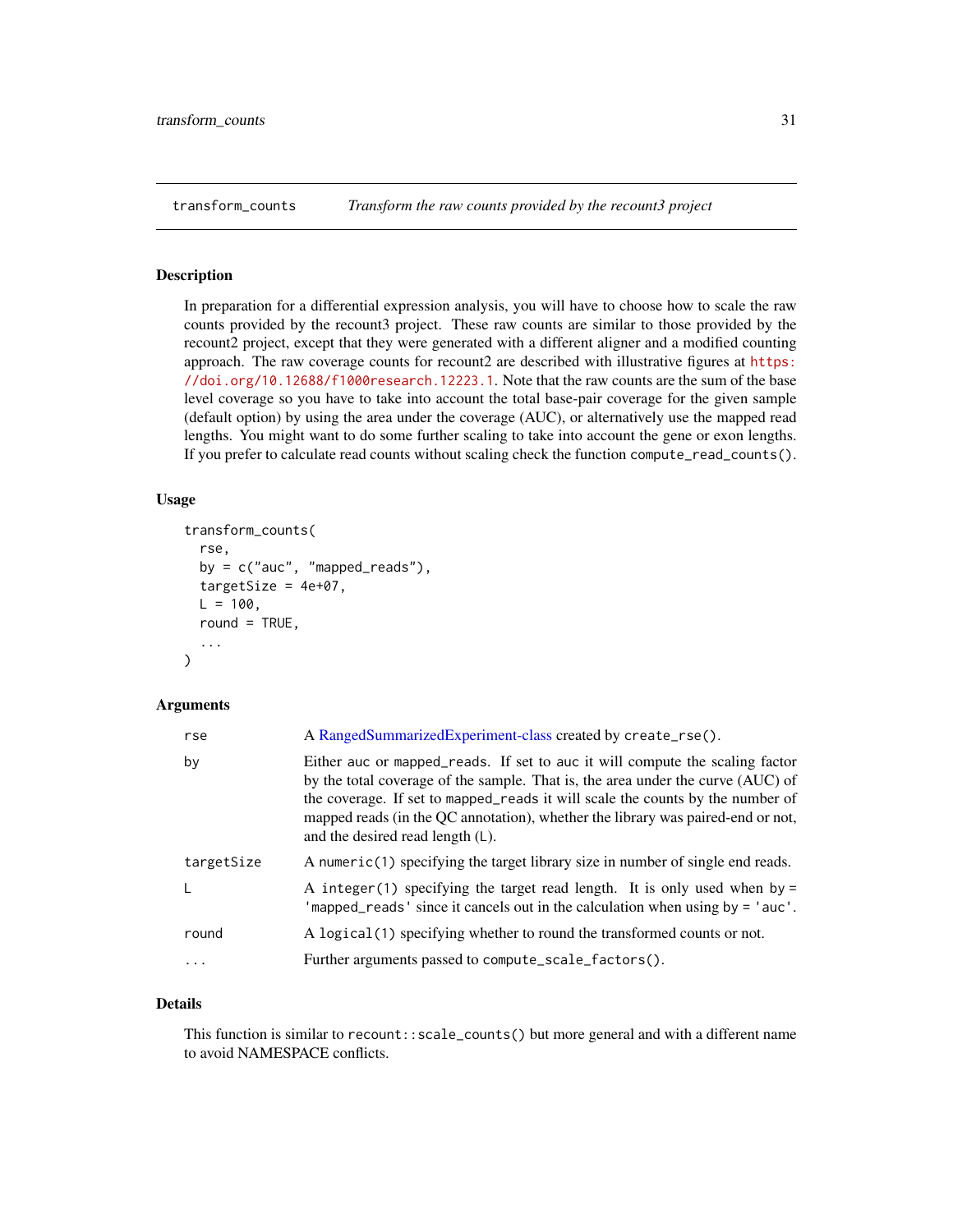#### <span id="page-31-0"></span>Value

A matrix() with the transformed (scaled) counts.

## See Also

Other count transformation functions: [compute\\_read\\_counts\(](#page-6-1)), [compute\\_scale\\_factors\(](#page-7-1)), [is\\_paired\\_end\(](#page-19-1))

```
## Create a RSE object at the gene level
rse_gene_SRP009615 <- create_rse_manual("SRP009615")
## Scale the counts using the AUC
assays(rse_gene_SRP009615)$counts <- transform_counts(rse_gene_SRP009615)
## See that now we have two assayNames()
rse_gene_SRP009615
assayNames(rse_gene_SRP009615)
## You can compare the scaled counts against those from
## recount::scale_counts() from the recount2 project
## which used a different RNA-seq aligner
## If needed, install recount, the R/Bioconductor package for recount2:
# BiocManager::install("recount")
recount2_sizes <- colSums(assay(recount::scale_counts(
    recount::rse_gene_SRP009615,
   by = "auc"), "counts")) / 1e6
recount3_sizes <- colSums(assay(rse_gene_SRP009615, "counts")) / 1e6
recount_sizes <- data.frame(
   recount2 = recount2_sizes[order(names(recount2_sizes))],
   recount3 = recount3_sizes[order(names(recount3_sizes))]
\lambdaplot(recount2 ~ recount3, data = recount\_sizes)abline(a = 0, b = 1, col = "purple", lwd = 2, lty = 2)## Compute RPKMs
assays(rse_gene_SRP009615)$RPKM <- recount::getRPKM(rse_gene_SRP009615)
colSums(assay(rse_gene_SRP009615, "RPKM"))
## Compute TPMs
assays(rse_gene_SRP009615)$TPM <- recount::getTPM(rse_gene_SRP009615)
colSums(assay(rse_gene_SRP009615, "TPM")) / 1e6 ## Should all be equal to 1
```